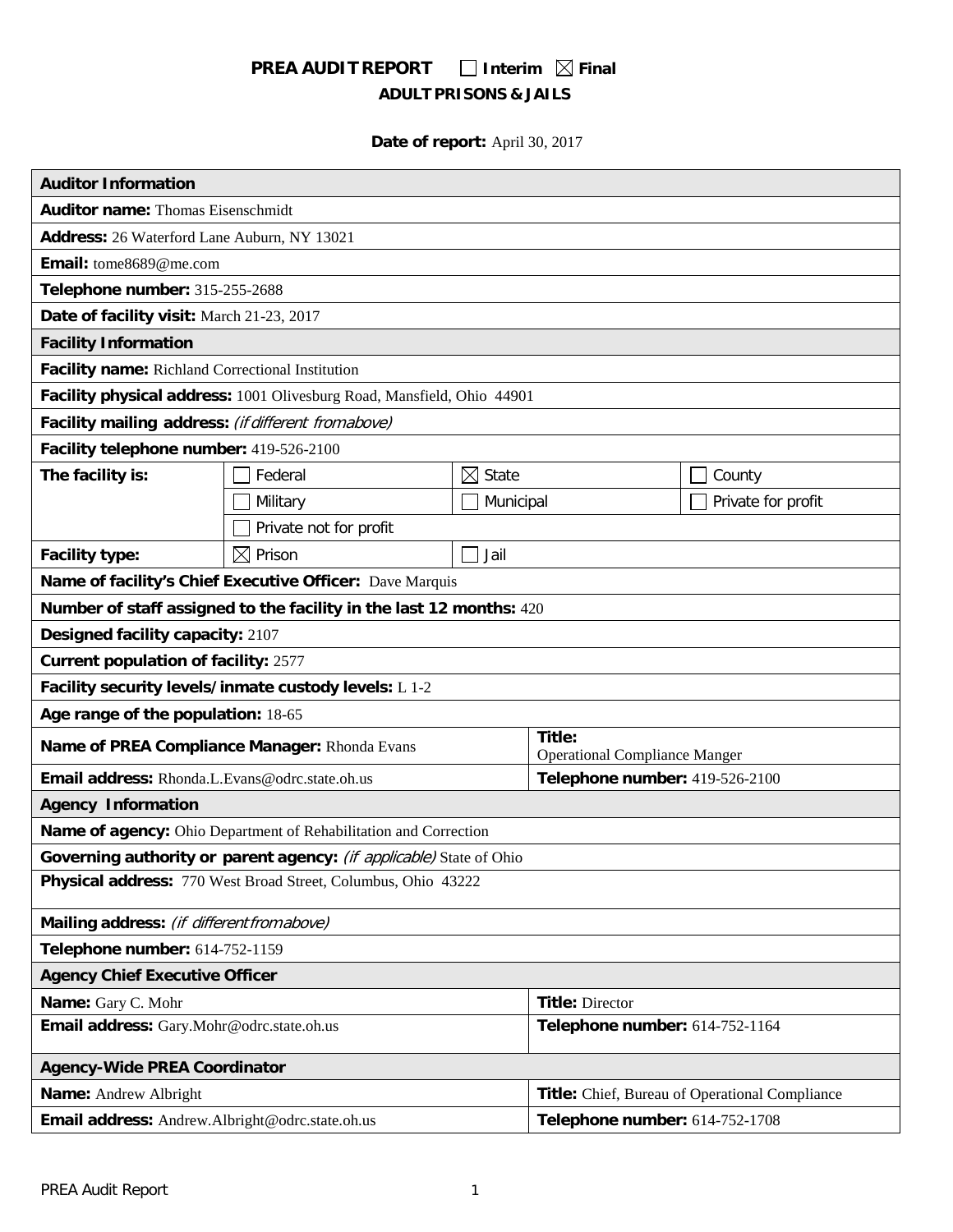### **AUDITFINDINGS**

# **NARRATIVE**

This is the second PREA auidt that this auditor has conducted at Richland Correctional Institution. The staff and inmates were much more informed and comfortable with PREA requirements and how, where and to whom to report any PREA concerns. The auditor received PREA documents from the facility and the Agency (ODRC) approximately 35 days prior to the audit. The auditor spoke with the Domestic Violence Shelter, Inc. staff located in downtown Mansfield, Ohio. The Executive Director at the Shelter indicated their address and phone number is found on posters throughout the facility and was verified by this auditor. The Shelters' understanding is that the mail and calls received from inmates are considered privileged and not monitored by staff. She was correct as this was confirmed by the facility Warden.

The auditor took part in the three day ACA reaccreditation process prior to the PREA audit. As a result the entire physical site was toured prior to the actual start of the PREA audit. The entrance briefing for the PREA audit was held on March 22, 2017 and once it was completed the interview portion of the review began. A list of random inmates from each of the housing units, inmates disclosing prior victimization, inmates reporting allegations of sexual assault, a limited English speaking, and inmates identifying GBTI were interviewed. This number totaled 21 inmate interviews.

Once the inmate interviews were completed the specialized staff interviews were conducted. They included the following staff: Health Care Administrator, Human Resources, Mid-Level Supervisor, Intake Staff Orientation, Intake Staff Questionnaire (Medical), Risk of Victimization Assessment (Case Manager, Unit Manager and Unit Manager Chief), Mental health Administrator, Segregation Supervisor and Line Staff, Retaliation Monitor, Incident Review Team Member, PREA Manager, Facility Investigator, State Police Investigator and the Warden.

Training records for all required staff training were verified as were additional trainings verified for the Investigator, Medical and Mental Health full and part time staff, and the facility victim support staff.

The auditor reviewed all forty three (43) investigative case files with the facility investigator. Of these cases, twenty four (24) involved sexual abuse allegations and nineteen (19) involved sexual harassment allegations.

Of the twenty four (24) sexual abuse cases four (4) cases involved staff, with two being substantiated and two unsubstantaited. Both of the substantiated case resulted with the employee and contractor being terminated. One was referred for prosecution (pending). The other wasn't. The two other allegations against staff were unsubstantiated. There were twenty (20) sexual abuse allegations made by inmates against other inmates. Sixteen (16) unsubstantiated and four (4)) unfounded.

Of the nineteen (19) sexual harassment investigations conducted at Richland one was against staff and eighteen (18) were against other inmates The one involving the staff member was unsubstantiated. There were fifteen (15) designated as unsubstantiated after the investigation and there were four (4) subsantiated against other inmates.

At the conclusion of the site visit at Richland the auditor met with the Warden and his Executive Staff. The auditor let those in attendance know that he could not give them a specific outcome at this point but did leave them with some preliminary findings. He thanked everyone for their obvious hard work and asked them to continue their commitment to insure compliance to the Prison Rape Elimination Act.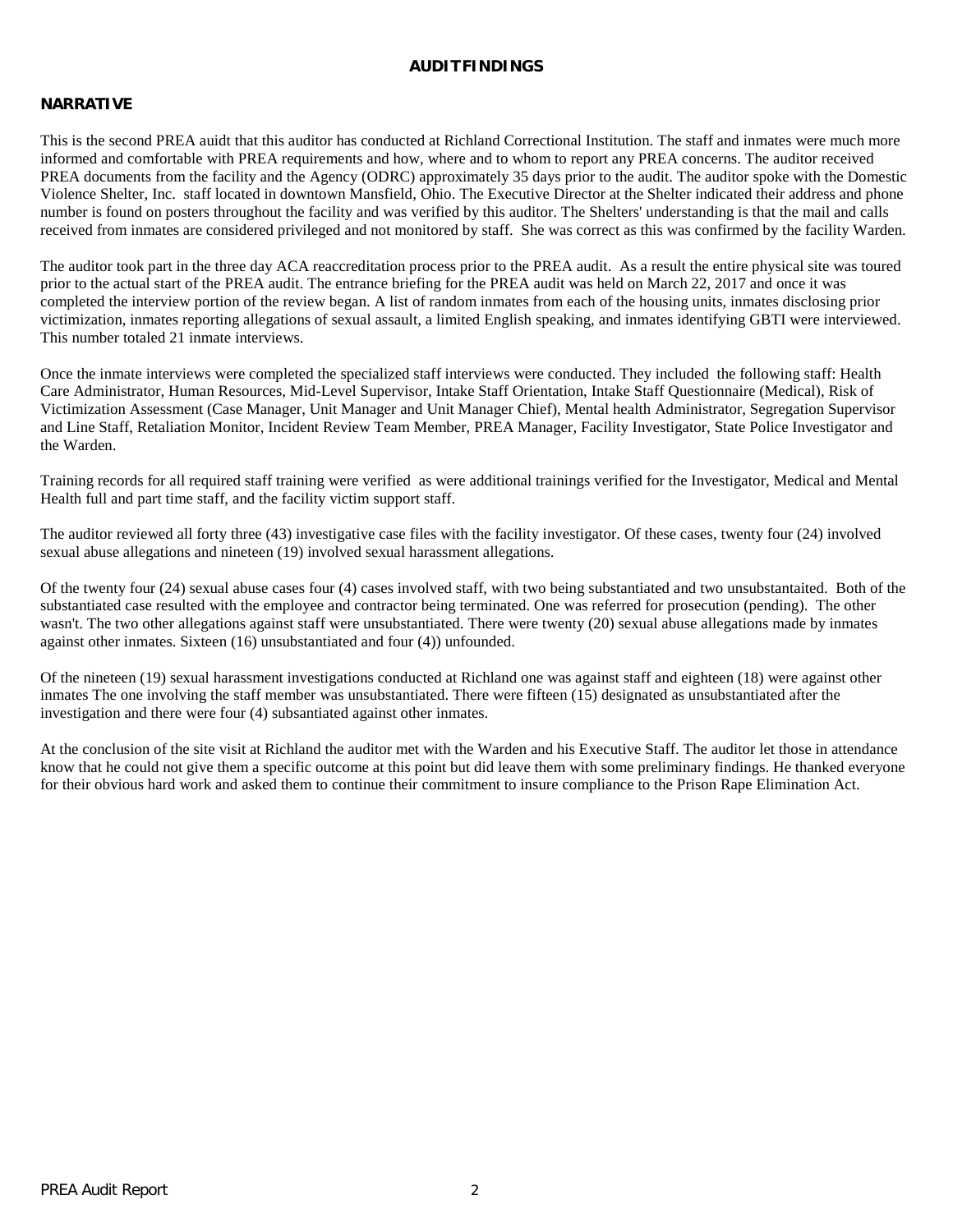# **DESCRIPTION OF FACILITY CHARACTERISTICS**

"Richland Correctional Institution was constructed in 1996 on 78 acres of state owned land off State Route (Olivesburg Road) north of the city of Mansfield, Ohio. The facility is immediately adjacent to Mansfield Correctional Institution and the, now closed, Ohio State Reformatory. Richland was designed as a campus style, open bay, dormitory facility. All buildings face an open compound which is used for passive recreation and inmate movement.

Richland Correctional Institution's 45 acre secure compound is bounded by 12 foot fencing, razor ribbon, and shaker alarm fence. Near the facility entry points, perimeter security is enhanced with microwave motion detection. There are two breaches in the facility perimeter: a pedestrian sally port in the administration building, and a truck trap sally port about half way down the west fence line. The vehicle sally port allows access to Reception/Discharge, the Food Service area, and Facility Maintenance. Physical security of the perimeter is enhanced by two armed roving patrols 24 hours per day.

The administration building forms the southern end of the perimeter and is the point of entry for all staff and visitors. This building includes the warden's office, business office; business administration office, operations, deputy warden of operations, major's office, shift captain's office, staff training, ACA office, personnel, the record office and visiting room.

Immediately west of the administration building one structure houses both the 98 bed segregation unit and the facility health services operation.

The largest building inside the institution, affectionately known to the staff as the strip mall, includes receiving and discharge, the laundry and offender clothing issue, commissary, maintenance, health and safety office, food preparation area, two offender dining rooms, mental health, education, vocational trades, and the inmate library. The offender dining facility has two sections each seating 252 inmates.

The vocational turf management classroom, greenhouse, and drafting classroom are located in a separate building between this building and the first of three housing units on this side of the institution.

Three inmate housing buildings, designated H3, H4, and H5 complete the west side buildings. These units, like H1 and H2 on the east side of the compound, are two stories. Each floor is operated as a separate housing unit under one Unit Manager each housing unit has two large bays and a common bathroom and shower area. Several units have specific program or treatment roles. Examples include the Recovery Unit, or the Pound Puppy Program.

In addition to the two housing units, K Building which hosts Recovery Services and the Recreation Building are arrayed adjacent to the east fence line. The Recreation Building houses an Arts and Crafts Program, Music Recreation, a Gymnasium, and weight room with universal type, fixed stack lifting equipment. There are ball diamonds and soccer fields north of the Recreation Building as well as handball walls both integral to the building and free standing nearby.

There are three buildings outside the secure perimeter. One, a small quartermaster issue building is wholly controlled by Richland Correctional Institution staff. The garage is shared with Mansfield Correctional Institution and operated by Mansfield staff. The warehouse is overseen by the Mansfield Correctional Insitution but operated by Richland Correctional Institution staff.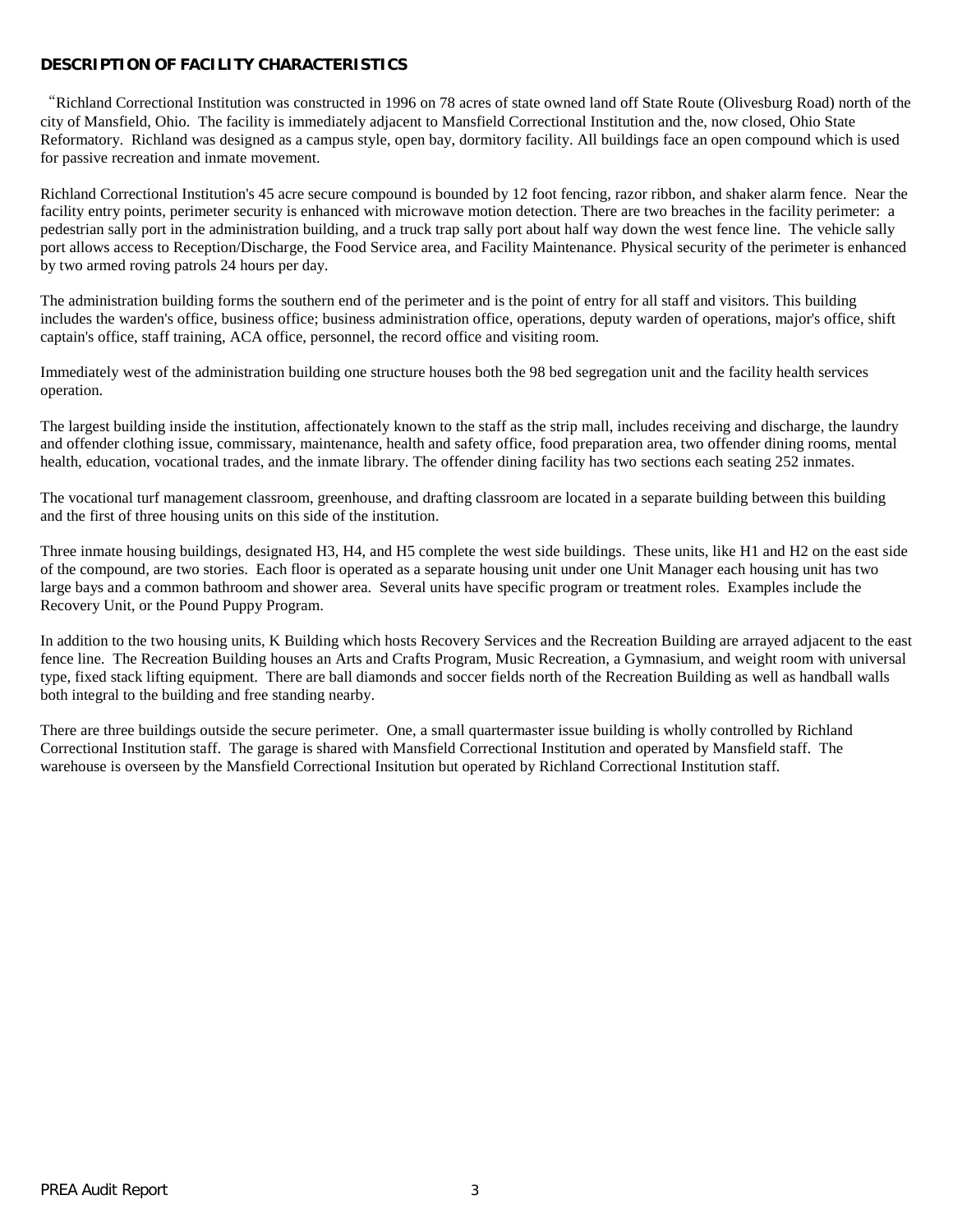# **SUMMARY OF AUDIT FINDINGS**

Number of standards exceeded: 8

Number of standards met: 34

Number of standards not met: 0

Number of standards not applicable: 1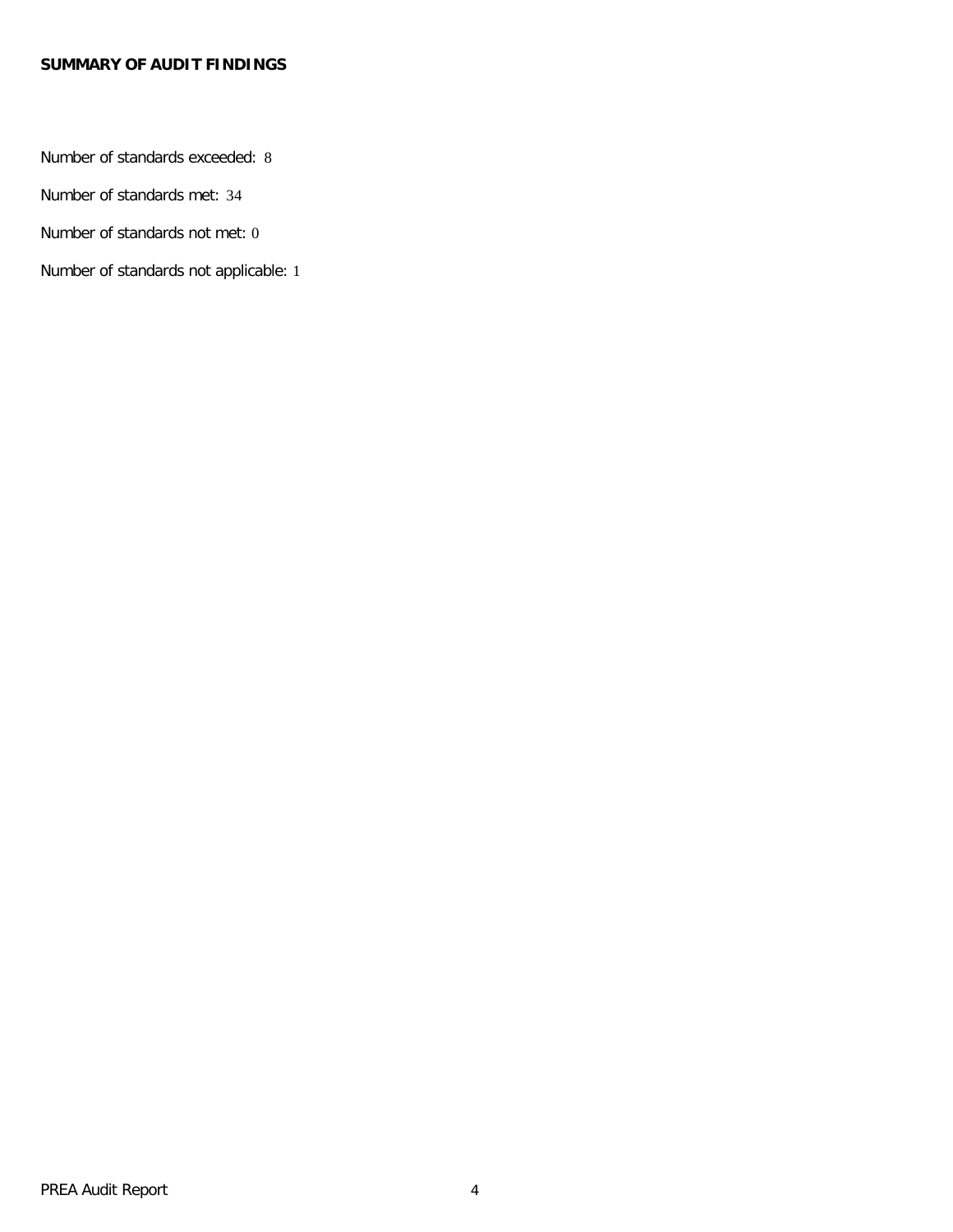# **Standard 115.11 Zero tolerance of sexual abuse and sexual harassment; PREA Coordinator**

- $\Box$ Exceeds Standard (substantially exceeds requirement of standard)
- $\boxtimes$ Meets Standard (substantial compliance; complies in all material ways with the standard for the relevant review period)
- $\Box$ Does Not Meet Standard (requires corrective action)

**Auditor discussion, including the evidence relied upon in making the compliance or non-compliance determination, the auditor's analysis and reasoning, and the auditor's conclusions. This discussion must also include corrective action recommendations where the facility does not meet standard. These recommendations must be included in the Final Report, accompanied by information on specific corrective actions taken by the facility.**

Richland has a comprehensive policy on sexual abuse and sexual harassment which is outlined in agency policy 79-ISA-01. Ohio Department of Rehabilitation and Correction policy outlines and defines their mandatory zero tolerance toward all forms of sexual abuse and sexual harassment. The policy further outlines the agency's approach to preventing, detecting, and responding to sexual abuse and sexual harassment.

The auditor interviewed the Agency Director, Gary Mohr, in February 2017. Mr.Mohr went into detail how he and the Agency are committed to providing a safe environment for staff and inmates and continues having complying with the PREA standards as a top priority. He informed this auditor that all expansions and major facility modifications take into account the PREA Standards and inmate safety when considering design and installing video enhancements.

Andrew Albright is the PREA Coordinator for the agency. He has direct access to the Director Gary Mohr and meets regularly with him specifically to discuss PREA matters. Andrew is truly committed to his responsibility and with the help of the talented individuals working with him in Central Office, Mark Stegemoller, PREA Compliance Administrator, and Charlotte Owens, PREA Compliance Administrator he has worked diligently to see all the facilities within ODRC comply with the standards. The intake process and investigative processs are just two of the areas that have been streamlined and improved over the last three years Andrew acknowledged that he has sufficient time to dedicate to his responsibilities ensuring PREA standards are followed and concerns addressed during his interview.

Rhonda Evans is the Operational Compliance Manger at Richland Correctional Institution. Her duties include ACA Manager as well as the PREA Compliance Manager. She indicated during her interview that she had enough time during her work day to perform both assignments allowing her sufficient time to perform her PREA responsibilities. Staff and Inmate Interviews revealed each were well aware of her position if reporting became necessary. She is extemely knowledgable about the PREA policies, PREA standards and the PREA process. She confirmed she has access to the Regional Compliance Manager as well as the PREA Coordinator.

### **Standard 115.12 Contracting with other entities for the confinement of inmates**

- $\Box$ Exceeds Standard (substantially exceeds requirement of standard)
- $\boxtimes$ Meets Standard (substantial compliance; complies in all material ways with the standard for the relevant review period)
- $\Box$ Does Not Meet Standard (requires corrective action)

**Auditor discussion, including the evidence relied upon in making the compliance or non-compliance determination, the auditor's analysis and reasoning, and the auditor's conclusions. This discussion must also include corrective action recommendations where the facility does not meet standard. These recommendations must be included in the Final Report, accompanied by information on specific corrective actions taken by the facility.**

The auditor interviewed Leslie Piatt, Senior Financial Administrator as the individual who oversees contracts with the two private prisions within the Ohio Department of Rehabilitation and Correction. She informed the auditor that any new contracts or contract renewal provides for agency contract monitoring to ensure that the contractor is complying with the PREA standards. The Agency has two prisons under contract, and their contracts were reviewed. These contracts require day-to-day operations monitoring along with the conduct of numerous policy compliance site visits, which includes compliance to all PREA policies. Both of these private facilities have recently received successful PREA audits.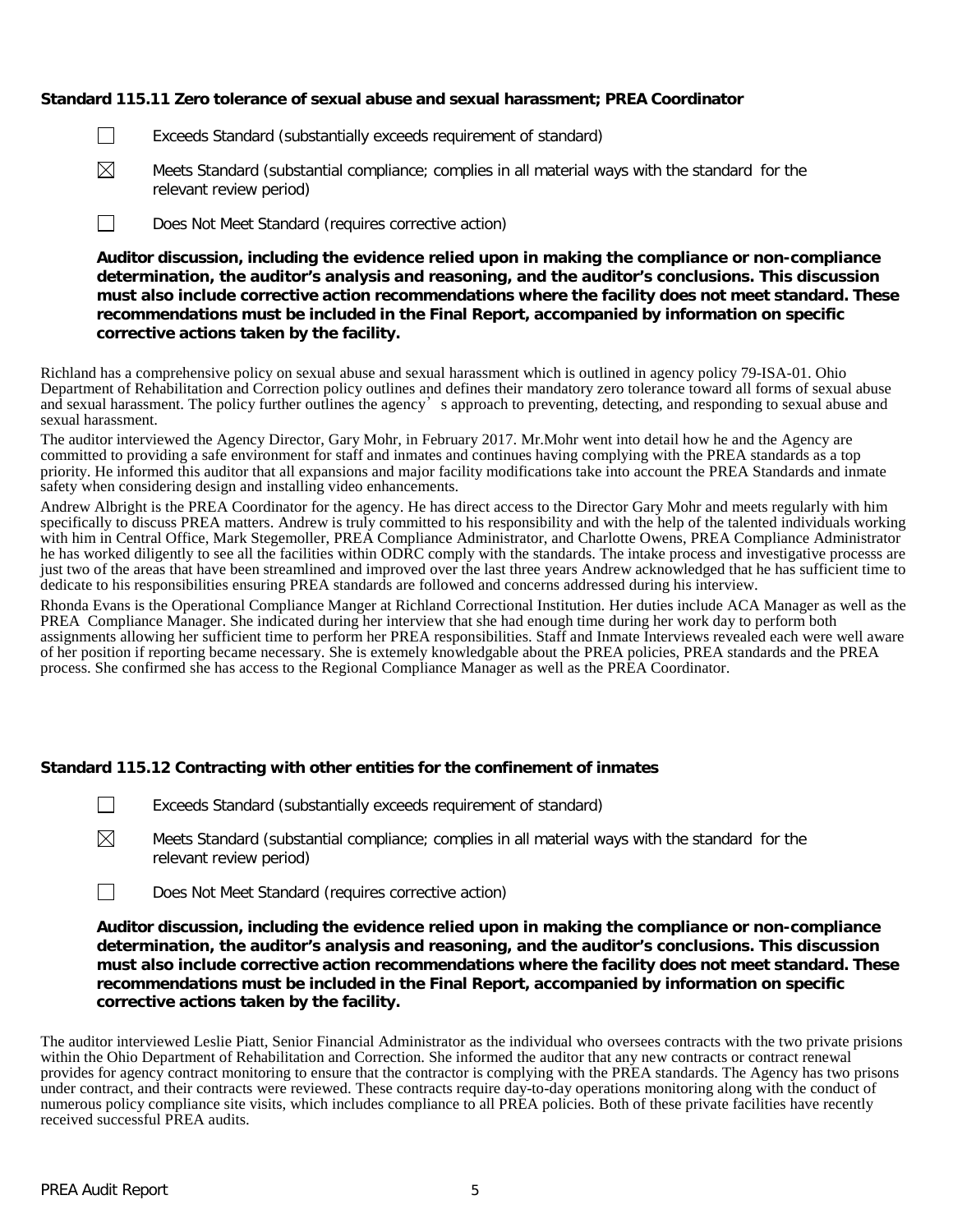### **Standard 115.13 Supervision and monitoring**

- $\Box$ Exceeds Standard (substantially exceeds requirement of standard)
- $\boxtimes$ Meets Standard (substantial compliance; complies in all material ways with the standard for the relevant review period)
- $\Box$ Does Not Meet Standard (requires corrective action)

**Auditor discussion, including the evidence relied upon in making the compliance or non-compliance determination, the auditor's analysis and reasoning, and the auditor's conclusions. This discussion must also include corrective action recommendations where the facility does not meet standard. These recommendations must be included in the Final Report, accompanied by information on specific corrective actions taken by the facility.**

There is a staffing plan at Richland. The auditor reviewed it during interviews with the Warden and the PREA Compliance Manager. Each indicated that they were involved with the annual review of this plan in September 2016. By policy this plan is reviewed annually and discussed with the Regional Director and the Agency PREA Coordinator. Once reviewed by the Agency PREA Coordinator it is sent to the Director with recommendations if warranted. According to both these individuals this plan takes into account items such as; generally accepted detention practices, physical plant, inmate population and prevalence of substantiated and unsubstantiated sexual abuse allegations as well as the placement of video enhancements. All posts must be filled and any deviation to the staffing plan must be reported to the Warden.

Supervisors and upper level management, including the Warden, are required by policy to make unannounced rounds. These rounds must be documented and completed on each tour. Interviews supported this policy requirement as did a review of some of the housing unit logs books.

# **Standard 115.14 Youthful inmates**

- $\Box$ Exceeds Standard (substantially exceeds requirement of standard)
- $\Box$ Meets Standard (substantial compliance; complies in all material ways with the standard for the relevant review period)
- $\Box$ Does Not Meet Standard (requires corrective action)

**Auditor discussion, including the evidence relied upon in making the compliance or non-compliance determination, the auditor's analysis and reasoning, and the auditor's conclusions. This discussion must also include corrective action recommendations where the facility does not meet standard. These recommendations must be included in the Final Report, accompanied by information on specific corrective actions taken by the facility.**

There are no youthful inmates at Richland Correctional Institution, therefore the standard is not applicable.

### **Standard 115.15 Limits to cross-gender viewing and searches**

- $\Box$ Exceeds Standard (substantially exceeds requirement of standard)
- $\bowtie$ Meets Standard (substantial compliance; complies in all material ways with the standard for the relevant review period)

 $\Box$ 

Does Not Meet Standard (requires corrective action)

**Auditor discussion, including the evidence relied upon in making the compliance or non-compliance determination, the auditor's analysis and reasoning, and the auditor's conclusions. This discussion must also include corrective action recommendations where the facility does not meet standard. These recommendations must be included in the Final Report, accompanied by information on specific corrective actions taken by the facility.**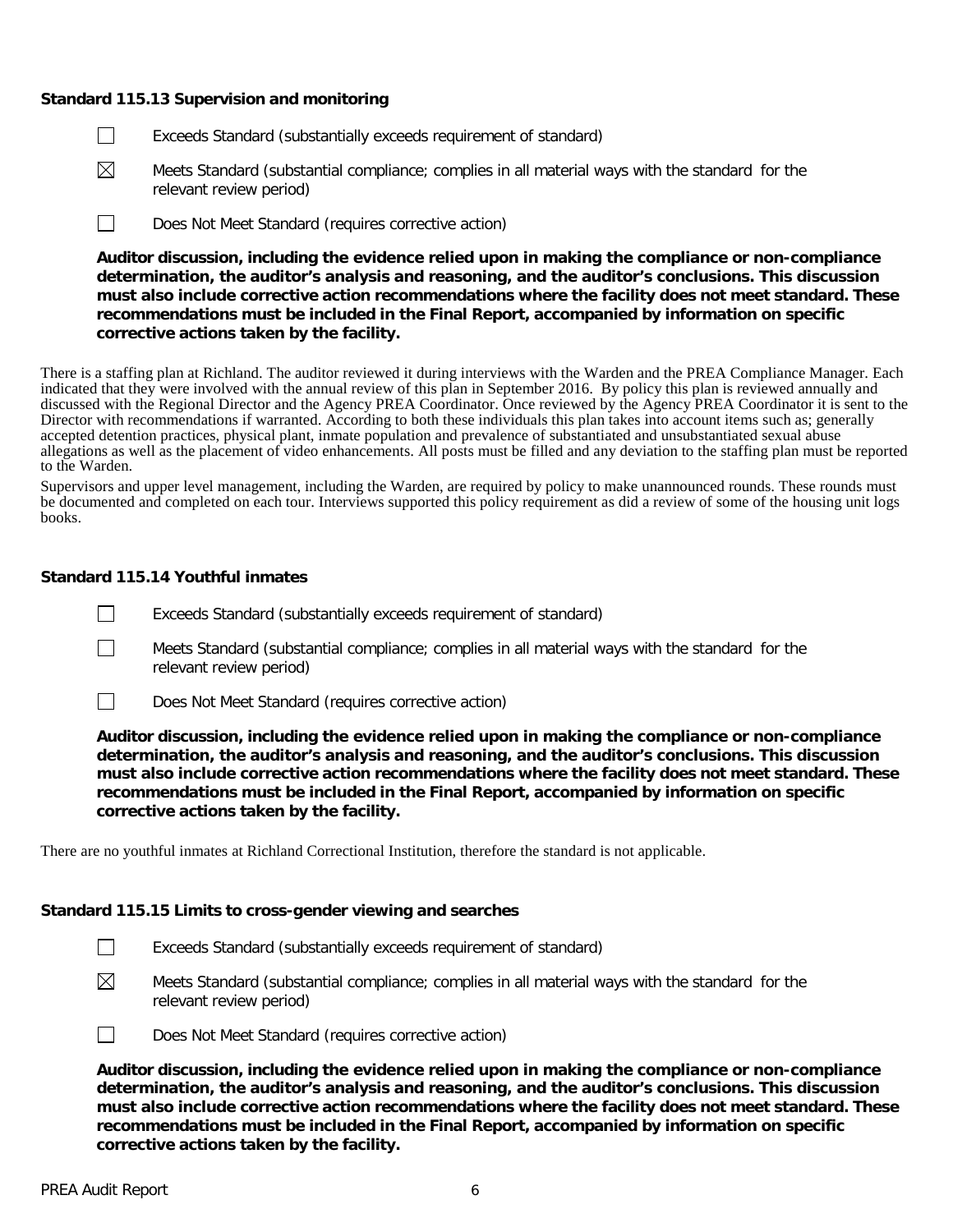310-SEC-01 outlines when staff are allowed to conduct cross gender strip searches. Cross gender searches visual body, cavity, strips are allowed only in exigent circumstances. The PAQ and Richland file documentation indicates that no cross-gender searches of inmates have occurred.

The auditor reviewed staff training records at Richland. All staff have received training on conducting cross-gender pat-down searches of transgender and intersex inmates in a professional and respectful manner as required by policy 79-ISA-05 and never for the purpose of determining genitalia status. The random staff interviews indicated this policy mandate was presented to them during their training.

The auditor observed female staff verbally announcing and using the housing unit buzzers when entering the male inmate living areas. The random interviews conducted with the inmates confirmed this annoncement practice is being done.

# **Standard 115.16 Inmates with disabilities and inmates who are limited English proficient**

- $\Box$ Exceeds Standard (substantially exceeds requirement of standard)
- ⊠ Meets Standard (substantial compliance; complies in all material ways with the standard for the relevant review period)
- $\Box$ Does Not Meet Standard (requires corrective action)

**Auditor discussion, including the evidence relied upon in making the compliance or non-compliance determination, the auditor's analysis and reasoning, and the auditor's conclusions. This discussion must also include corrective action recommendations where the facility does not meet standard. These recommendations must be included in the Final Report, accompanied by information on specific corrective actions taken by the facility.**

79-ISA-01 requires all inmates have meaningful access to all aspects of the agency's efforts to prevent, detect, and respond to sexual abuse and sexual harassment who are limited English proficient and and low level functioning, including steps to provide interpreters. Richland has a contract with Hallenross and Associates LTD. This group provides assistance to the facility with sign language, interpretive expertise in written materials, phone help, written and site help if needed.

On the day of arrival at Richland every inmate receives a facility handbook. This book is not only an overview of the agency/facility rules and general information but details the Agency PREA policy. The provided information includes phone numbers and addresses inmates can contact to report allegations of sexual abuse or sexual harassment. On this same arrival day the inmate is also provided and required to watch the PREA informational video. This video is close captioned and signed. At the conclusion of the video inmates are allowed to ask questions of staff regarding PREA and on any information they received.

### **Standard 115.17 Hiring and promotion decisions**

- $\Box$ Exceeds Standard (substantially exceeds requirement of standard)
- ⊠ Meets Standard (substantial compliance; complies in all material ways with the standard for the relevant review period)
- $\Box$ Does Not Meet Standard (requires corrective action)

**Auditor discussion, including the evidence relied upon in making the compliance or non-compliance determination, the auditor's analysis and reasoning, and the auditor's conclusions. This discussion must also include corrective action recommendations where the facility does not meet standard. These recommendations must be included in the Final Report, accompanied by information on specific corrective actions taken by the facility.**

The auditor interviewed Kim Rowe, Agency Human Resources Administrator prior to arrival to Richland for the audit. Kim indicated the agency follows policy 79-ISA-01 requiring criminal background record checks be conducted on anyone (employee, contractor, volunteer) who has contact with any inmate within ODRC. Employees and contractors are required to have an additional background check done at least every five years. These re-checks are done by the Facility Investigator and are currently up to date.

ODRC policy 34-PRO-07 prohibits hiring or promoting anyone who may have contact with inmates. It also prohibits enlisting the services of any contractor who may have contact with inmates that engaged in sexual abuse in a prison, jail, lockup, community confinement facility, juvenile facility, or other institution. They are not allowed in any ODRC facility if they have been convicted of engaging or attempting to engage in sexual activity in the community facilitated by force, overt or implied threats of force, or coercion, or if the victim did not consent or was unable to consent or refuse, been civilly or administratively adjudicated to have engaged in the activity. Review of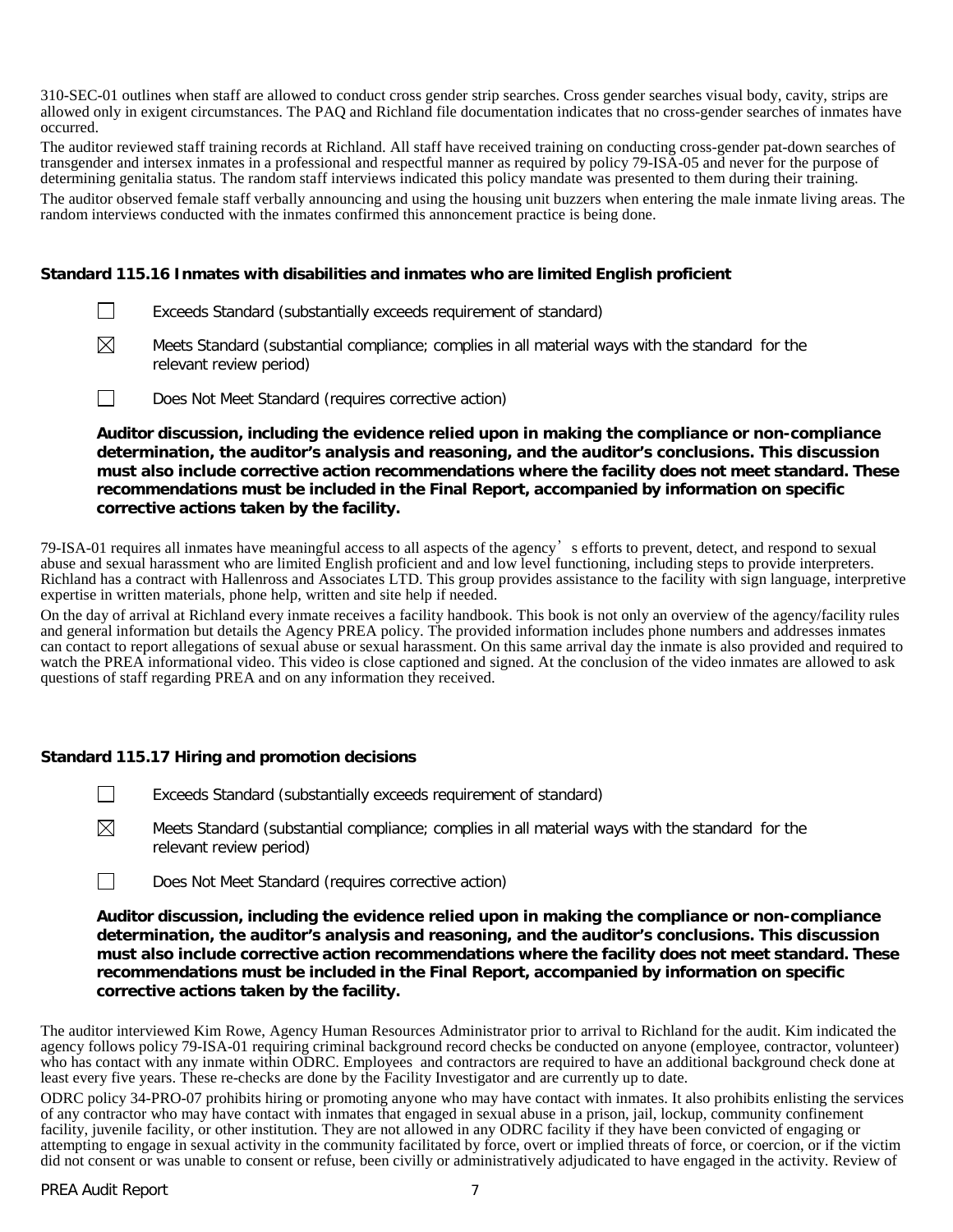the personal files showed background checks are done on all employees, contractors and volunteers prior to entering the facility.

The Standards of Employee Conduct ( 31-SEM-02) mandates employees disclose to the facility any sexual misconduct allegation made against them under PREA, amongst other things.

# **Standard 115.18 Upgrades to facilities and technologies**

- $\boxtimes$ Exceeds Standard (substantially exceeds requirement of standard)
- $\perp$ Meets Standard (substantial compliance; complies in all material ways with the standard for the relevant review period)
- $\Box$ Does Not Meet Standard (requires corrective action)

**Auditor discussion, including the evidence relied upon in making the compliance or non-compliance determination, the auditor's analysis and reasoning, and the auditor's conclusions. This discussion must also include corrective action recommendations where the facility does not meet standard. These recommendations must be included in the Final Report, accompanied by information on specific corrective actions taken by the facility.**

Richland Correctional Insitution has not made any substantial expansion or modification of their existing facilities in the last 12 months. They have however expanded the number of cameras (66) in their facility in 2016. The facility leadership, including the PREA Compliance Manager, reviewed particular areas that were left uncovered by current camera locations which created vulnerabilities to the safety of the inmates and staff. Additional cameras are being installed in 2017 to upgrade camera technology and further enhance scurity. The Warden indicated in his interview that the PREA Compliance Manager will be included in the team that determines placement of them.

### **Standard 115.21 Evidence protocol and forensic medical examinations**

 $\boxtimes$ Exceeds Standard (substantially exceeds requirement of standard)

Meets Standard (substantial compliance; complies in all material ways with the standard for the relevant review period)

 $\Box$ Does Not Meet Standard (requires corrective action)

**Auditor discussion, including the evidence relied upon in making the compliance or non-compliance determination, the auditor's analysis and reasoning, and the auditor's conclusions. This discussion must also include corrective action recommendations where the facility does not meet standard. These recommendations must be included in the Final Report, accompanied by information on specific corrective actions taken by the facility.**

All administrative investigations at Richland are handled by the facility Investigators and all criminal investigations are conducted by the Ohio State Highway Patrol. The auditor had the opportuity to interview both and each confirmed that they follow a uniform evidence protocol that maximizes the potential for obtaining usable physical evidence for administrative proceedings and criminal prosecutions. Both Agencies (ODRC and OSP) have a three year MOU (from 2/2016) stipulating the protocols to be used and is based on the most recent edition of the U.S. Department of Justice's Office on Violence Against Women publication, A National Protocol for Sexual Assault Medical Forensic Examinations, Adults/Adolescents, or similarly comprehensive and authoritative protocols developed after 2011. The training the two Richland Investigators and the Ohio State Highway Patrol Investigator received was provided through the Moss Group covered these protocols.

Forensic exam, required of inmates at Richland, are conducted at the Ohio Health in Mansfield. These examinations, conducted at no expense to the inmate, are performed at this hospital by a Sexual Assault Forensic Examiners (SAFEs) or Sexual Assault Nurse Examiners (SANEs) whenever possible. If a SAFEs or SANE nurse is not available, the examination is performed by other qualified medical practitioners. Richland had 2 inmates receive froensic exams, performed by a SANE/SAFE nurse within the last 12 months.

Richland Correctional Institution provides support service to inmate victims of sexual assault through the Domestic Violence Shelter INC. The auditor had the opportunity to speak with the Agency Director who verified the support service they provide and also discussed the current MOU they have with the institution over the next three years. She did indicate that inmates at Richland have taken advantage of the

 $\mathbf{I}$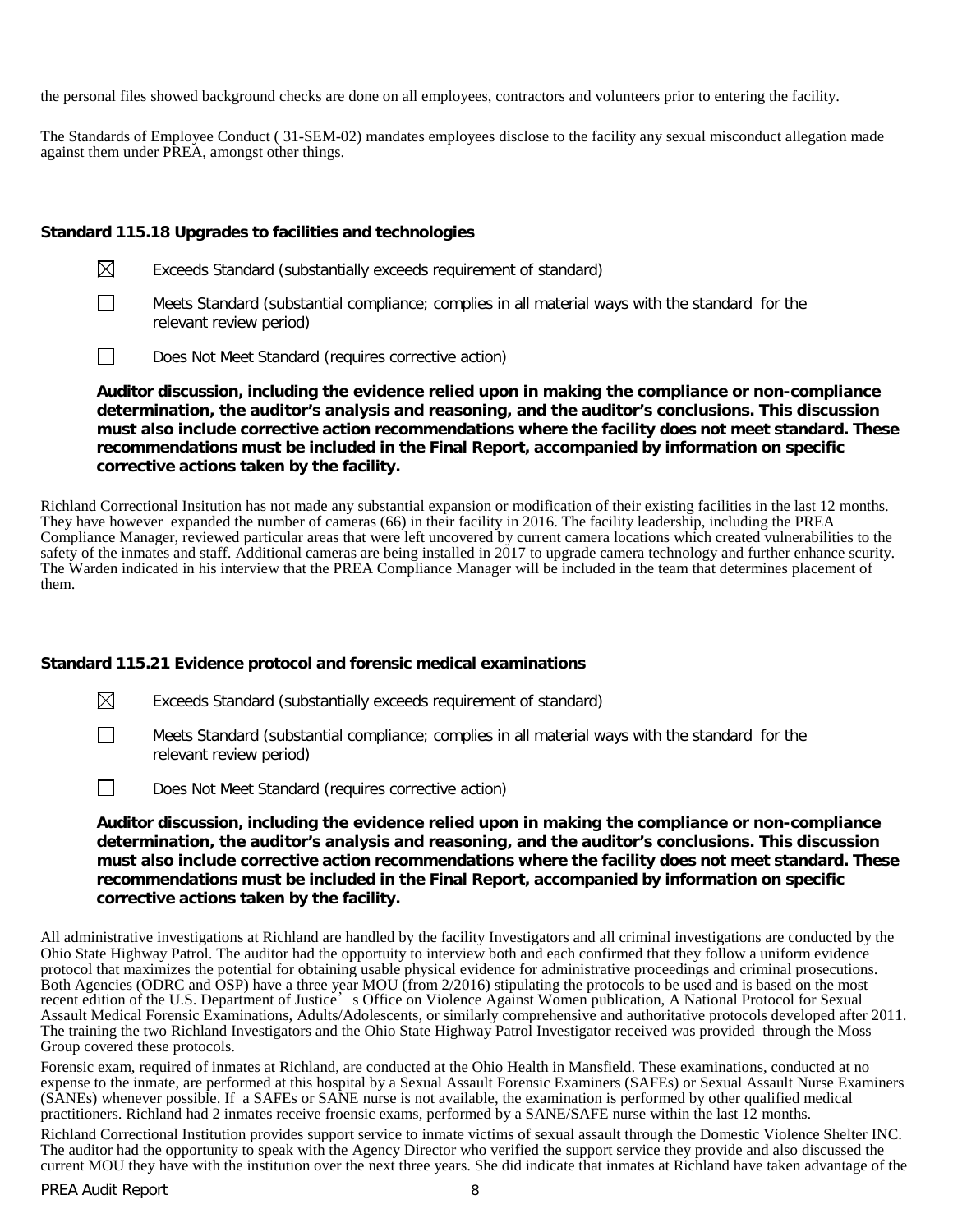service she provides. Richland also utilizes employee support staff (Victim Support) to provide victim advocate services to inmates if requested. The auditor reviewed the training each received and confirmed it with two of these staff during interviews.

# **Standard 115.22 Policies to ensure referrals of allegations for investigations**

- $\perp$ Exceeds Standard (substantially exceeds requirement of standard)
- $\boxtimes$ Meets Standard (substantial compliance; complies in all material ways with the standard for the relevant review period)
- $\overline{\phantom{a}}$ Does Not Meet Standard (requires corrective action)

**Auditor discussion, including the evidence relied upon in making the compliance or non-compliance determination, the auditor's analysis and reasoning, and the auditor's conclusions. This discussion must also include corrective action recommendations where the facility does not meet standard. These recommendations must be included in the Final Report, accompanied by information on specific corrective actions taken by the facility.**

ODRC policy 79-ISA-01 requires that all allegations of sexual abuse/sexual harassment be investigated adminstratively or criminally. The Agency has a written MOU with the Ohio State Highway Patrol outlining the responsibilities for each agency in the process of handling all sexual abuse investigations. Criminal Investigations are to be done by the State Police and administrative cases are to be handled by the institution Investigators.The investigation policy for sexual abuse investigations is published on the ODRC website. The interviews conducted with the facility Investigator and the Ohio State Highway Patrol Investigator outlined the process and responsibilities each follow in the process.

# **Standard 115.31 Employee training**

- $\boxtimes$ Exceeds Standard (substantially exceeds requirement of standard)
- $\Box$ Meets Standard (substantial compliance; complies in all material ways with the standard for the relevant review period)
- $\Box$ Does Not Meet Standard (requires corrective action)

**Auditor discussion, including the evidence relied upon in making the compliance or non-compliance determination, the auditor's analysis and reasoning, and the auditor's conclusions. This discussion must also include corrective action recommendations where the facility does not meet standard. These recommendations must be included in the Final Report, accompanied by information on specific corrective actions taken by the facility.**

Training was stressed, during the Director interview, as a key element for implementing ODRCs' zero tolerance of sexual abuse in any of its' facilities by staff or inmates. Each staff member at Richland, regardless of title, is trained as a first responder. The training each staff member receives require a written exam upon completion of the class. Failure to pass this test requires that individual to retake the class and the exam. The training curriculum follows all criteria outlined in standard 115.31 (a) and confirmed during the interview phase with the random and specialized staff. Those interviewed were clear on their responsibilities in responding to and preventing sexual abuse and sexual harassment. ODRC training requirement is that all staff receive PREA training annually instead of every two years as the standard. The training received includes class room and e-learning.

### **Standard 115.32 Volunteer and contractor training**

- $\perp$ Exceeds Standard (substantially exceeds requirement of standard)
- $\boxtimes$ Meets Standard (substantial compliance; complies in all material ways with the standard for the relevant review period)
- $\perp$ Does Not Meet Standard (requires corrective action)

PREA Audit Report 9 **Auditor discussion, including the evidence relied upon in making the compliance or non-compliance**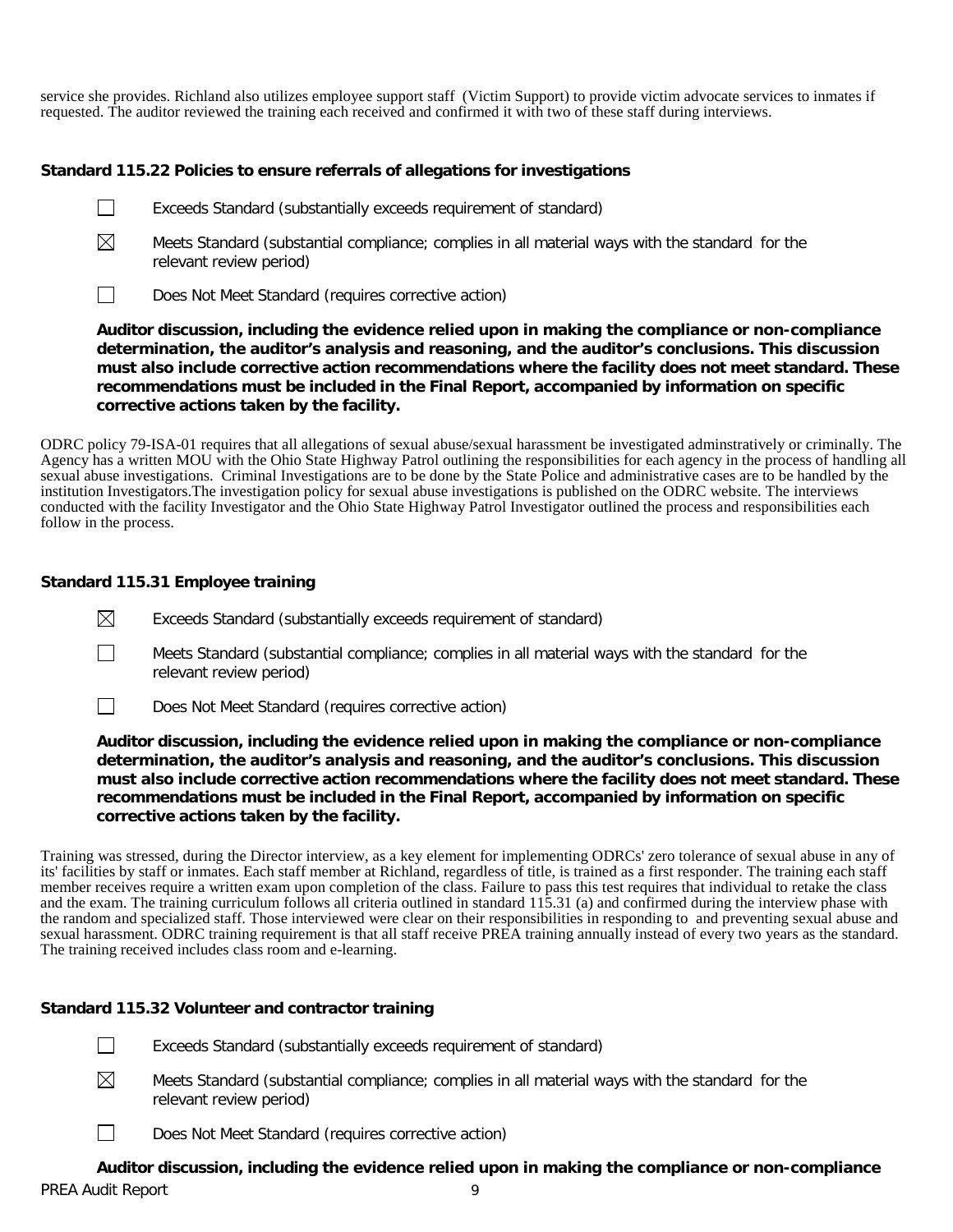# **determination, the auditor's analysis and reasoning, and the auditor's conclusions. This discussion must also include corrective action recommendations where the facility does not meet standard. These recommendations must be included in the Final Report, accompanied by information on specific corrective actions taken by the facility.**

PREA training is required of every contractor and volunteer prior to be allowed to enter Richland Correctional Institution. The auditor reviewed the training curriculum and training records for a sampling of these individuals. These training records show signed documents indicating each has received and understood: the zero tolerance policy, prohibited behaviors, how and whom to report and consequences of policy violations. Interviews conducted with a contractor and a volunteer confirmed the training curriculum.

# **Standard 115.33 Inmate education**

- $\Box$ Exceeds Standard (substantially exceeds requirement of standard)
- $\boxtimes$ Meets Standard (substantial compliance; complies in all material ways with the standard for the relevant review period)
- $\Box$ Does Not Meet Standard (requires corrective action)

**Auditor discussion, including the evidence relied upon in making the compliance or non-compliance determination, the auditor's analysis and reasoning, and the auditor's conclusions. This discussion must also include corrective action recommendations where the facility does not meet standard. These recommendations must be included in the Final Report, accompanied by information on specific corrective actions taken by the facility.**

As with training staff the Agency feels proper and extensive training of all inmates is paramount to eliminating sexual abuse and sexual harassment. As each inmate arrives at Richland he is provided an orientation booklet. This booklet, which they sign for. contains information explaining the agency's zero-tolerance policy regarding sexual abuse and sexual harassment. It details to every inmate how to report incidents or suspicions of sexual abuse or sexual harassment verbally, anonymously and in writing. Inmates arriving at the institution are placed on a Reception Unit for approximately 14 days and during this period receive an in-depth orientation to the facilty and on the PREA Law. The indepth orientation on PREA is presented to them by the Unit Management staff, Case Managers, PREA Compliance Manager . The overall oreientation includes a video that is close captioned and signed with a question and answer session with a staff member upon completion of the video. Interviews conducted with the intake staff and interviews conducted with inmates confirmed that information is provided both verbally and in writing. The facility provided training to all inmates who arrived at Richland prior to 2013, when the PREA information began being presented to arriving inmates. This was accomplished via town Hall Meetings and one on one security interviews. The security interviews were performed by case managers and included risk of victimization assessments.

Information about PREA, reporting hotline numbers and victim support services contact information are posted everywhere in the facility that inmates have access to. The random and specialized inmate interviews demonstrated that inmates were aware of these contact means.

### **Standard 115.34 Specialized training: Investigations**

 $\boxtimes$ Exceeds Standard (substantially exceeds requirement of standard)

- Meets Standard (substantial compliance; complies in all material ways with the standard for the relevant review period)
- $\Box$ Does Not Meet Standard (requires corrective action)

**Auditor discussion, including the evidence relied upon in making the compliance or non-compliance determination, the auditor's analysis and reasoning, and the auditor's conclusions. This discussion must also include corrective action recommendations where the facility does not meet standard. These recommendations must be included in the Final Report, accompanied by information on specific corrective actions taken by the facility.**

The Auditor spent a considerable amount of time with both Facility Investigators. As previously mentioned they handle the administrative cases and the Ohio State Highway Patrol conducts all criminal cases. One Facility Investigator received the PREA Investigator's Training (PREA: Investigating Sexual Abuse in a Confinement Setting) through the Moss Group. The other Facility Investigator and Ohio State Highway Patrol Investigator received the PREA Investigator's Training (PREA: Investigating Sexual Abuse in a Confinement Setting) through the National Institute of Corrections. During each of their interviews they indicated the training included techniques for

 $\Box$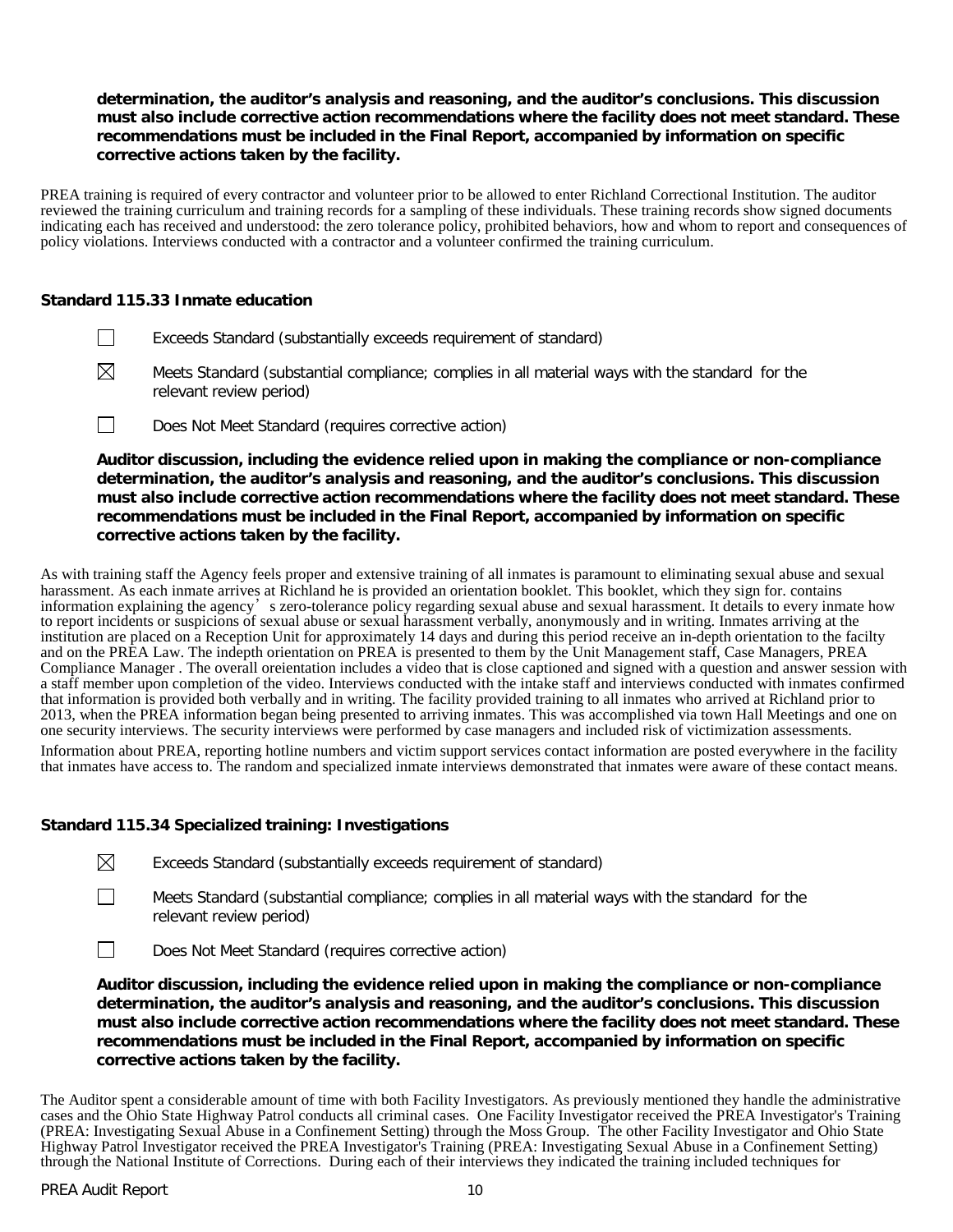interviewing sexual abuse victims, proper use of Miranda and Garrity warnings, sexual abuse evidence collection in confinement settings, and the criteria and evidence required to substantiate a case for administrative action or prosecution referral. During the investgative process each keeps the other informed through constant contact via the phone or email. It was very evident to the auditor that an excellent working relationship between both these individuals exists.

# **Standard 115.35 Specialized training: Medical and mental health care**

- $\Box$ Exceeds Standard (substantially exceeds requirement of standard)
- $\boxtimes$ Meets Standard (substantial compliance; complies in all material ways with the standard for the relevant review period)

 $\Box$ Does Not Meet Standard (requires corrective action)

**Auditor discussion, including the evidence relied upon in making the compliance or non-compliance determination, the auditor's analysis and reasoning, and the auditor's conclusions. This discussion must also include corrective action recommendations where the facility does not meet standard. These recommendations must be included in the Final Report, accompanied by information on specific corrective actions taken by the facility.**

79-ISA-01 requires all full time and part time medical and mental health care practitioners receive additional training covering topics: how to detect and assess signs of sexual abuse and sexual harassment, how to preserve physical evidence of sexual abuse, how to respond effectively and professionally to victims of sexual abuse and sexual harassment, and how and whom to report all allegations or suspicions of sexual abuse and sexual harassment. Interviews with medical and mental health sta learning. The auditor also had the opportunity to review a random medical and mental health staff E-learning training records confirming this training was received.

# **Standard 115.41 Screening for risk of victimization and abusiveness**

 $\boxtimes$ Exceeds Standard (substantially exceeds requirement of standard)

Meets Standard (substantial compliance; complies in all material ways with the standard for the relevant review period)

 $\Box$ Does Not Meet Standard (requires corrective action)

**Auditor discussion, including the evidence relied upon in making the compliance or non-compliance determination, the auditor's analysis and reasoning, and the auditor's conclusions. This discussion must also include corrective action recommendations where the facility does not meet standard. These recommendations must be included in the Final Report, accompanied by information on specific corrective actions taken by the facility.**

The intake process at Richland Corretional Institution is thorough and impressive. Upon their arrival each inmate receives a screening for risk of sexual abuse victimization or sexual abusiveness toward other inmates. Although done typically upon arrival policy states the wait is no longer than 72 hours. The auditor observed the following intake process during the site visit. The inmate is brought to a private screening area and immediately assessed by the Medical Department. The nurse begins the assessment by asking the inmate: 1) if he has a mental, physical, or developmental disability; (2) The age of the inmate; (3) the physical build of the inm ate; (4) W hether the inm ate has previously been incarcerated. (5) Whether the inmate's criminal history is exclusively nonviolent; (6) W hether the inm ate has prior convictions for sex offenses against an adult or child;(7) Whether the inmate is or is perceived to be gay, lesbian, bisexual, transgender, intersex, or gender nonconforming;  $\,$  (8) W hether the inm ate has previously experienced sexual victim ization;  $\,$  (9) the inm ate  $\,$  s own perception of vulnerability; and (10) w hether the inm ate is detained solely for civil im m igration purposes. T he N urse also determ ines if the inmate is perceived to be gender nonconforming. Any inmate who may be at risk based on this screening is immediately sent to a mental health practitioner and or medical staff person. Upon completeing this part of the assessment it is placed into a queue on the computer for the Case Managers part in the process. It is important to note that the entire risk assessment is electronic with notifications popping up to the next staff person in the process so no inmate gets lost in the process. The ODRC PREA Risk Assessment Process was originally implemented using paper forms and scanned into their document imaging system (Onbase). This continued until their automated PREA Assessment Process was put into production on September 8, 2014. This system allows each facility to easily share information throughout the Agency as well. This information is shared only with individuals with a need to know.

The Case Managers check their "In-Progress" assessments at least daily and complete the second screen. The assessment then goes into

 $\Box$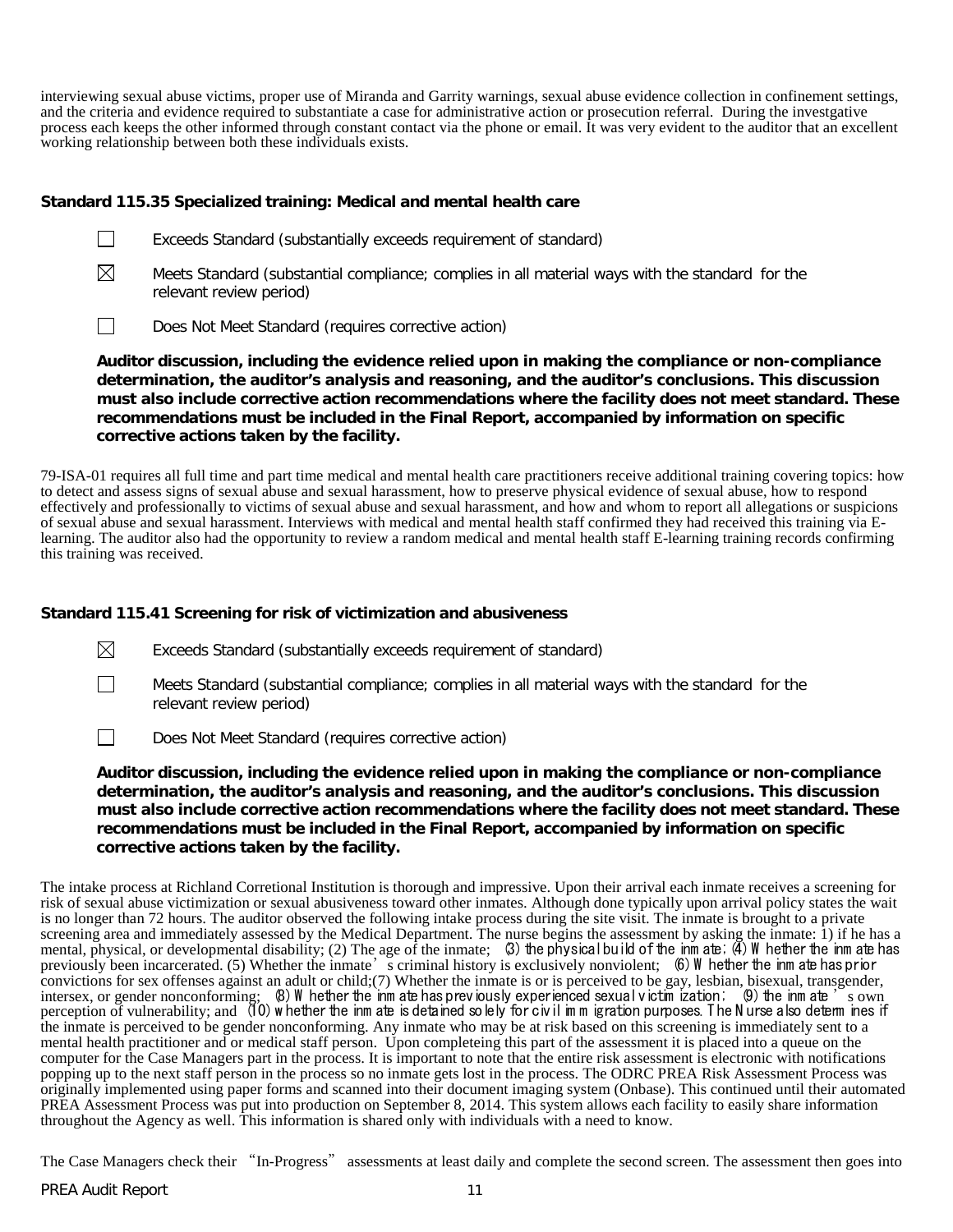the Unit Manager queue. The Unit Managers check their "Pending UM" cases and determines if the inmate does not need a PREA Classification or they recommend a classification: Victim (High Risk): Previous victim of sexual abuse in an institution setting – automatic classification, Abuser (High Risk): Previously sexually abused another in an institution setting – automatic classification, Potential Victim: At risk of victimization, Potential Abuser: At risk of abusing.

If a PREA Classification is recommended, the UMC in conjunction with the Unit Team determines the final classification and develops the PREA Accommodation Strategy. This strategy addresses housing, programs, work and education with the goal of keeping the inmates safe. All transgender and intersex inmates are automatically referred to the PREA Accommodation Strategy Team. This team is chaired by the PREA Compliance Manager and includes the Unit Team, Medical and Mental Health staff. The teams meet with the inmate to discuss his views and develop a PREA Accommodation Strategy.

# **Standard 115.42 Use of screening information**

- $\Box$ Exceeds Standard (substantially exceeds requirement of standard)
- $\boxtimes$ Meets Standard (substantial compliance; complies in all material ways with the standard for the relevant review period)
- $\Box$ Does Not Meet Standard (requires corrective action)

**Auditor discussion, including the evidence relied upon in making the compliance or non-compliance determination, the auditor's analysis and reasoning, and the auditor's conclusions. This discussion must also include corrective action recommendations where the facility does not meet standard. These recommendations must be included in the Final Report, accompanied by information on specific corrective actions taken by the facility.**

Richland Correctional Institution uses the information from the risk screening process to inform housing, bed, work, education, and program assignments with the goal of keeping separate and closely monitoring those inmates at high risk of being sexually victimized from those at high risk of being sexually abusive. The staff goes out of the way to check and recheck work, program and housing locations. If an inmate is designated as a victim, potential victim, abuser or potential abuser the Accommodation Strategy Team addresses housing, work, and program assignments. Supervisors in each these areas have limited access to the risk assessment information only allowing them to know the PREA classification not the reasons for it. Assignments for transgender and intersex inmates are done individually after discussion with the inmate. The auditor confirmed how the information was used during the interviews with the Case Manager, Unit Manager and the Unit Manager Chief.

### **Standard 115.43 Protective custody**

- $\Box$ Exceeds Standard (substantially exceeds requirement of standard)
- $\boxtimes$ Meets Standard (substantial compliance; complies in all material ways with the standard for the relevant review period)
- $\Box$ Does Not Meet Standard (requires corrective action)

**Auditor discussion, including the evidence relied upon in making the compliance or non-compliance determination, the auditor's analysis and reasoning, and the auditor's conclusions. This discussion must also include corrective action recommendations where the facility does not meet standard. These recommendations must be included in the Final Report, accompanied by information on specific corrective actions taken by the facility.**

79-ISA-04 prohibits the placing of any inmate, at high risk for sexual victimization, in involuntary segregated housing unless an assessment of all available alternatives has been made and a determination has been made that there is no available alternative means of separation from likely abusers. The Warden and the Segregation Lieutenant, during their interviews confirmed the agency policy. Each stated that if ever a situation presented itself where an inmate alleging victimization needed to be placed in other than general housing it would most likely be in the hospital until the inmate could be placed in general confinement. There has been no case where segregation was used to place inmates at high risk of victimization in the last 12 months. Inmates interviewed, at risk for victimization, indicated they were never place in segregation.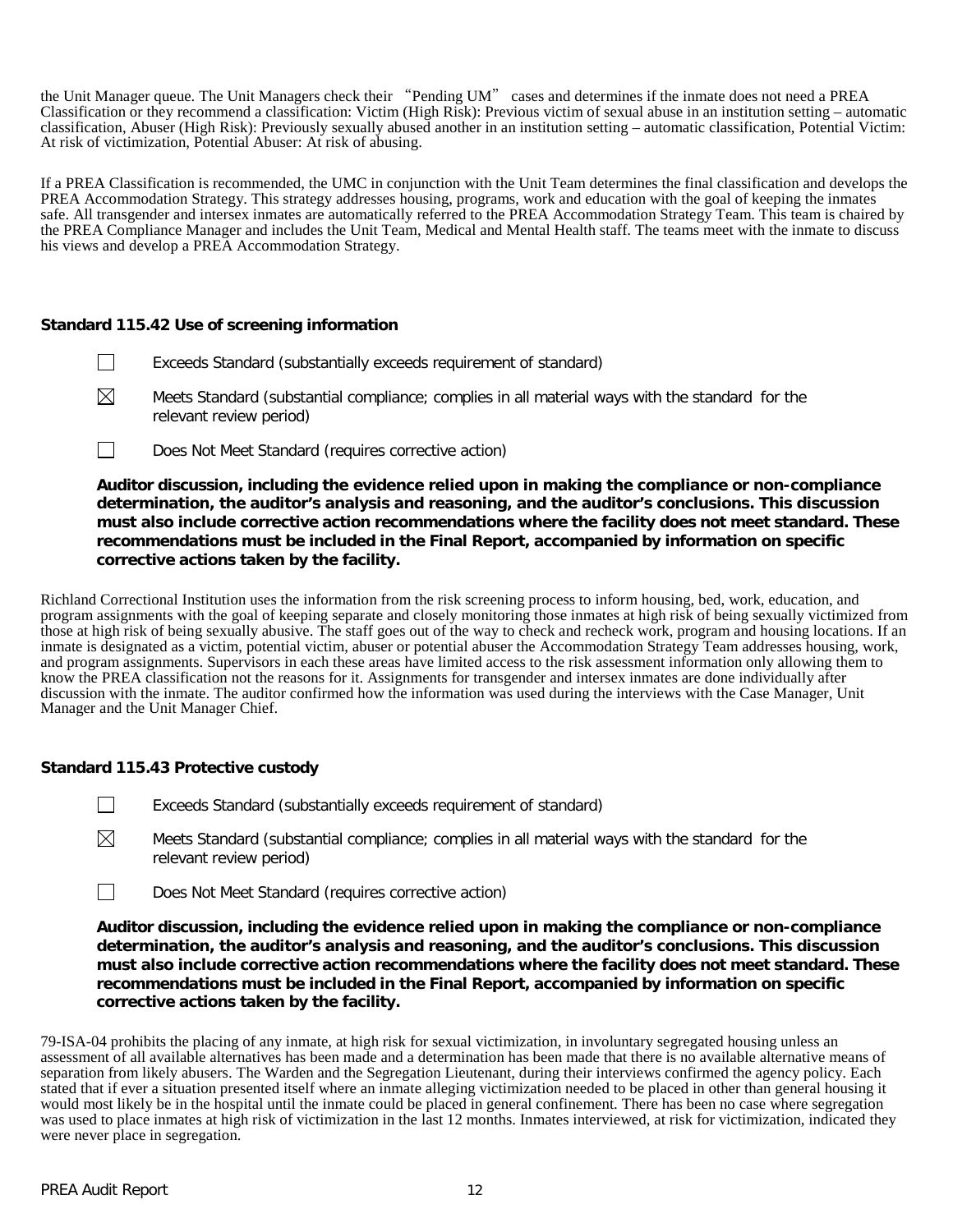#### **Standard 115.51 Inmate reporting**

- П Exceeds Standard (substantially exceeds requirement of standard)
- ⊠ Meets Standard (substantial compliance; complies in all material ways with the standard for the relevant review period)
- $\Box$ Does Not Meet Standard (requires corrective action)

**Auditor discussion, including the evidence relied upon in making the compliance or non-compliance determination, the auditor's analysis and reasoning, and the auditor's conclusions. This discussion must also include corrective action recommendations where the facility does not meet standard. These recommendations must be included in the Final Report, accompanied by information on specific corrective actions taken by the facility.**

79-ISA-02 provides multiple internal ways for residents to privately report PREA related incidents. These include verbal reporting to staff, written reports, anonymous reports and reports from third parties. The inmate handbook discusses these internal reporting methods as well. Interviews with random staff and residents further evidence these internal reporting mechanisms are available and utilized. This policy also provides employees multiple ways to privately report sexual abuse and sexual harassment of inmates. Staff and inmates acknowledged ways of reporting during interviews.

Richland CorrectionalInstitution utilizes Franklin County Detention Facility as the public/private agency used by inmates to report sexual abuse. The inmate may make the abuse allegation confidentially to the number indicated on the posters located throughout the facility. This number is monitored 24 hours a day at the County Facility. When they receive an allegation the Facility notifies the Chief Inspector for ODRC who in turns immediately notifies the facility Investigator so a PREA case can be initiated.

### **Standard 115.52 Exhaustion of administrative remedies**

- $\Box$ Exceeds Standard (substantially exceeds requirement of standard)
- $\boxtimes$ Meets Standard (substantial compliance; complies in all material ways with the standard for the relevant review period)
- $\Box$ Does Not Meet Standard (requires corrective action)

**Auditor discussion, including the evidence relied upon in making the compliance or non-compliance determination, the auditor's analysis and reasoning, and the auditor's conclusions. This discussion must also include corrective action recommendations where the facility does not meet standard. These recommendations must be included in the Final Report, accompanied by information on specific corrective actions taken by the facility.**

Richland Correctional Institution does have administrative procedures through the inmate grievance process regarding sexual abuse and sexual harassment complaints to the extent that they are notified in the inmate handbook that a sexual abuse or sexul harassment complaint may be submitted at any time, however, a timely complaint is essential to providing services and proper investigation. The inmate handbook further states inmate grievances filed regarding a complaint of sexual abuse or sexual harassment shall be immediately reported to the Investigator for proper handling in accordance with ODRC Policy 79-ISA-02.

Language in ODRC Policy 79-ISA-02 also addresses inmate greivances filed related to a complaint of sexual abuse or sexual harassment. They are immmediately reported to the Institution Investigator for proper handling. There is no time limit on when an inmate may report sexual misconduct. A sexual abuse or sexual harassment complaint may be submitted at any time. Acceptance of a late complaint does not waive the applicable statute of limitations with respect to any related lawsuit.

### **Standard 115.53 Inmate access to outside confidential support services**

 $\Box$ 

Exceeds Standard (substantially exceeds requirement of standard)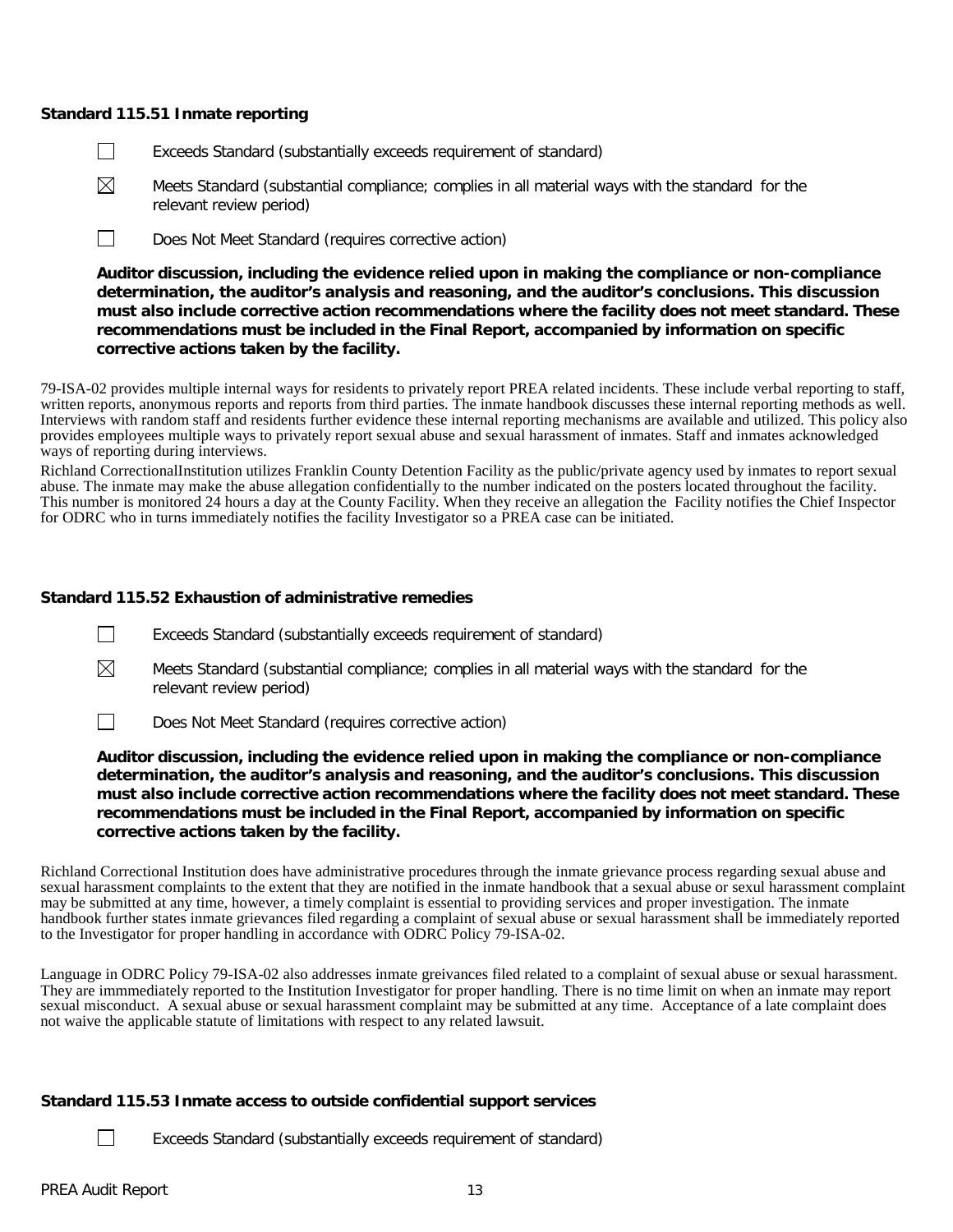- $\boxtimes$ Meets Standard (substantial compliance; complies in all material ways with the standard for the relevant review period)
- $\Box$ Does Not Meet Standard (requires corrective action)

**Auditor discussion, including the evidence relied upon in making the compliance or non-compliance determination, the auditor's analysis and reasoning, and the auditor's conclusions. This discussion must also include corrective action recommendations where the facility does not meet standard. These recommendations must be included in the Final Report, accompanied by information on specific corrective actions taken by the facility.**

Inmates at Richland Correctional Institution have access to outside confidential support services through The Domestic Violence Shelter, Inc. located in downtown Mansfield, Ohio. This agency provides inmates with access to a victim advocate, for emotional support services related to sexual abuse. Posters throughout the facility list the mailing address and phone number. Contact by phone or by mail is treated as confidential communication and is not monitored, checked or recorded. Richland has an MOU for three years until 03-01-18 to provide support and advocate services. The auditor spoke with the Executive Director who confirmed the service that the Center would provide and she also indicated they have been contacted by inmates. Random interviews with inmates reflected that they were aware of the posters around the facility but since they had no specific need, were not sure of the services provided.

# **Standard 115.54 Third-party reporting**

- $\Box$ Exceeds Standard (substantially exceeds requirement of standard)
- ⊠ Meets Standard (substantial compliance; complies in all material ways with the standard for the relevant review period)
- $\Box$ Does Not Meet Standard (requires corrective action)

**Auditor discussion, including the evidence relied upon in making the compliance or non-compliance determination, the auditor's analysis and reasoning, and the auditor's conclusions. This discussion must also include corrective action recommendations where the facility does not meet standard. These recommendations must be included in the Final Report, accompanied by information on specific corrective actions taken by the facility.**

Third party reporting of sexual abuse and sexual harassment is accomplished at Richland Correctional Institution thru the contact email address and phone number provided on posters located throughout the living areas and in the facility visiting room. The visiting room posting alerts visitors how to make a report on behalf of an inmate if necessary. The ODRC agency web page also has a PREA section on the page allowing anyone to make a sexual abuse allegation on behalf of any inmate through that link. Some of the inmates indicated during the random interviews that since the issue did not really affect them they did not pay much attention to the phone numbers on facility posters and the information available on the web page

# **Standard 115.61 Staff and agency reporting duties**

- $\boxtimes$ Meets Standard (substantial compliance; complies in all material ways with the standard for the relevant review period)
- $\Box$ Does Not Meet Standard (requires corrective action)

**Auditor discussion, including the evidence relied upon in making the compliance or non-compliance determination, the auditor's analysis and reasoning, and the auditor's conclusions. This discussion must also include corrective action recommendations where the facility does not meet standard. These recommendations must be included in the Final Report, accompanied by information on specific corrective actions taken by the facility.**

PREA Audit Report 14 79-ISA-02 require all staff to report immediately and according to agency policy any knowledge, suspicion, or information regarding an incident of sexual abuse or sexual harassment that occurred in a facility, whether or not it is part of the agency; retaliation against inmates or staff who reported such an incident; and any staff neglect or violation of responsibilities that may have contributed to an incident or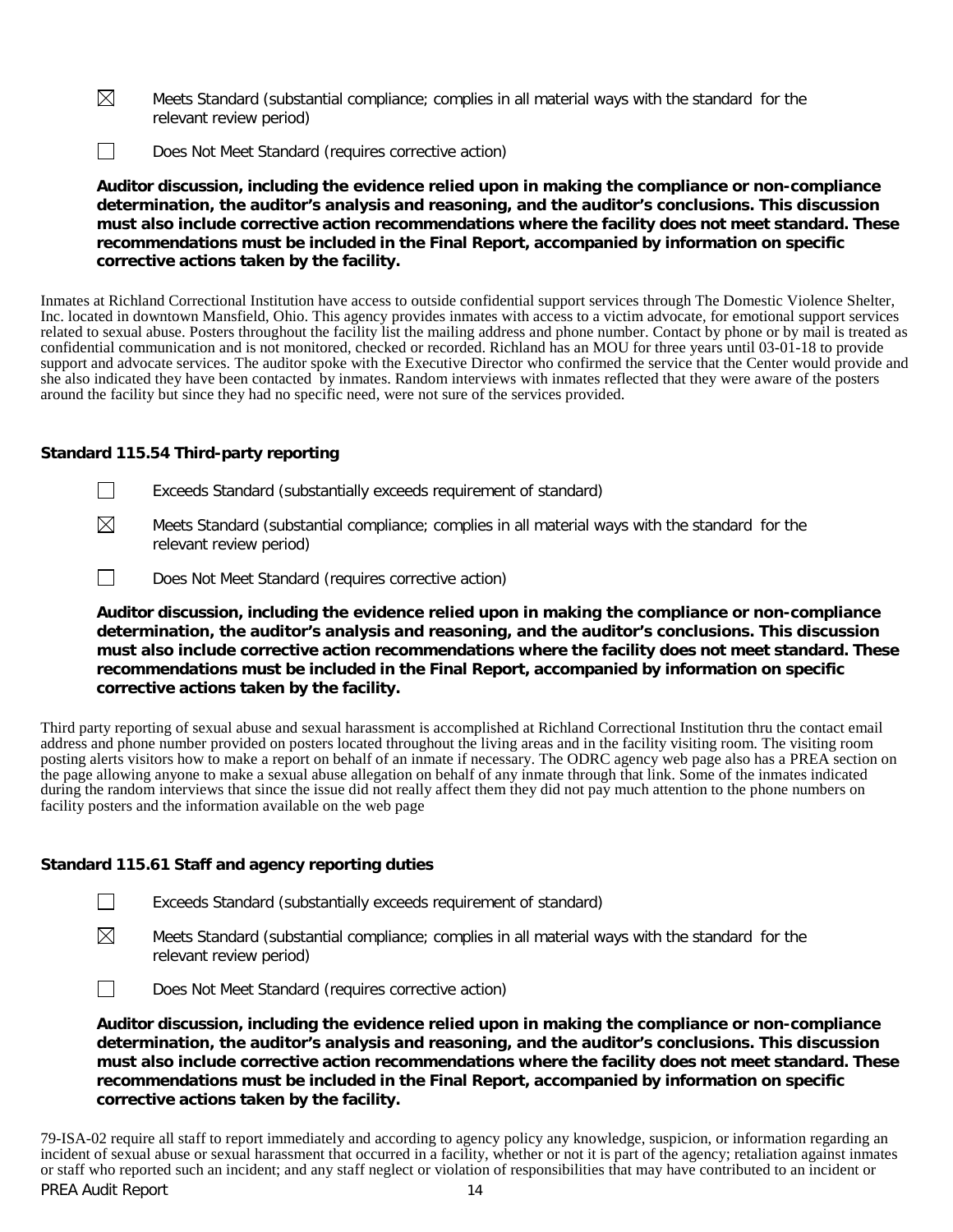retaliation. Staff did acknowledge this requirement during random interviews. One staff member informed the auditor of how he reported sexual misconduct involving staff and reported it. Staff also informed the auditor that any and all information they come upon is not to be reported or repeated to anyone except for reporting to a designated supervisors or officials.

79-ISA-02 also requires that, upon receiving an allegation that an inmate was sexually abused while confined at another facility, the Warden of the facility must notify the head of the facility or appropriate office of the agency/facility within 72 hours where sexual abuse is alleged to have occurred. During the review of case files with the facility Investigator the auditor reviewed a case where an inmate made an allegation of sexual abuse upon transfer to another facility. Richland was notified on the April 21, 2016 and the investigation was started on the 22<sup>nd</sup> of April 2016.

#### **Standard 115.62 Agency protection duties**

- П Exceeds Standard (substantially exceeds requirement of standard)
- $\boxtimes$ Meets Standard (substantial compliance; complies in all material ways with the standard for the relevant review period)
- $\Box$ Does Not Meet Standard (requires corrective action)

**Auditor discussion, including the evidence relied upon in making the compliance or non-compliance determination, the auditor's analysis and reasoning, and the auditor's conclusions. This discussion must also include corrective action recommendations where the facility does not meet standard. These recommendations must be included in the Final Report, accompanied by information on specific corrective actions taken by the facility.**

79-ISA-02 requires that all staff that become aware of any inmate that is at substantial risk of imminent sexual abuse, shall immediately notify the Investigator, Unit Management Chief and Shift Supervisor. Upon receipt of a report, security staff shall take immediate action to employ protection measures to ensure the inmate's safety. The responses from random staff during interviews supported the agency policy requirement. The interview with the Warden reinforced the policy as well. He also indicated that segregation would not be an option he would use. He would tranfer the inmate before that happened unless protection was warranted immediately.

### **Standard 115.63 Reporting to other confinement facilities**

- $\Box$ Exceeds Standard (substantially exceeds requirement of standard)
- $\boxtimes$ Meets Standard (substantial compliance; complies in all material ways with the standard for the relevant review period)
- $\Box$ Does Not Meet Standard (requires corrective action)

**Auditor discussion, including the evidence relied upon in making the compliance or non-compliance determination, the auditor's analysis and reasoning, and the auditor's conclusions. This discussion must also include corrective action recommendations where the facility does not meet standard. These recommendations must be included in the Final Report, accompanied by information on specific corrective actions taken by the facility.**

The Agency (79-ISA-02) requires that, upon receiving an allegation that an inmate was sexually abused while confined at another facility, the Warden of the facility must notify the head of the facility or appropriate office of the agency/facility within 72 hours where sexual abuse is alleged to have occurred. The facility had 4 allegations reported that were alleged to staff upon arrival at Richland. Appropriate notifications were made and were followed up with investigations, which resulted in all four cases being unsubstantiated allegations. The practice of facility notifications was confirmed during the Warden and Investigator interviews.

### **Standard 115.64 Staff first responder duties**

- $\boxtimes$ Exceeds Standard (substantially exceeds requirement of standard)
	- Meets Standard (substantial compliance; complies in all material ways with the standard for the

 $\Box$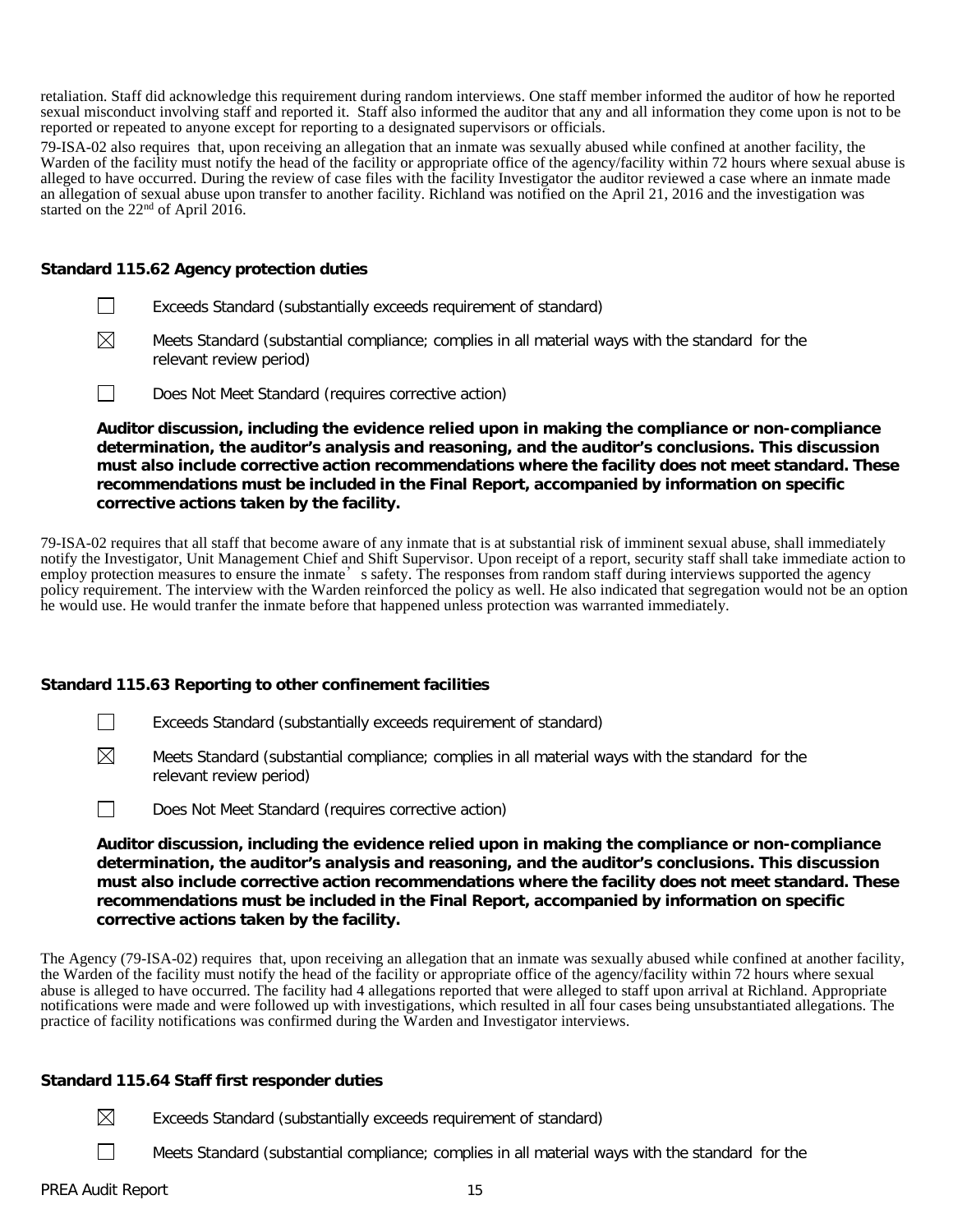relevant review period)

 $\Box$ 

Does Not Meet Standard (requires corrective action)

**Auditor discussion, including the evidence relied upon in making the compliance or non-compliance determination, the auditor's analysis and reasoning, and the auditor's conclusions. This discussion must also include corrective action recommendations where the facility does not meet standard. These recommendations must be included in the Final Report, accompanied by information on specific corrective actions taken by the facility.**

As previously indicated, the Director puts great emphasis on training, preparing and responding as it relates to PREA. Each staff member at Richland is trained as a first responder for sexual abuse/ harasmment allegations. During every random staff interview it was clear how serious each employee takes this responsibility how to repond in such a situation. Each indicated they would: separate the alleged victim and abuser, preserve and protect any crime scene until appropriate steps can be taken to collect any evidence; if the abuse occurred within a time period that still allows for the collection of physical evidence, request that the alleged victim not take any actions that could destroy physical evidence, including, as appropriate, washing, brushing teeth, changing clothes, urinating, defecating, smoking, drinking, or eating; and if the abuse occurred within a time period that still allows for the collection of physical evidence, ensure that the alleged abuser does not take any actions that could destroy physical evidence, including, as appropriate, washing, brushing teeth, changing clothes, urinating, defecating, smoking, drinking, or eating.

# **Standard 115.65 Coordinated response**

- П Exceeds Standard (substantially exceeds requirement of standard)
- ⊠ Meets Standard (substantial compliance; complies in all material ways with the standard for the relevant review period)
- $\Box$ Does Not Meet Standard (requires corrective action)

**Auditor discussion, including the evidence relied upon in making the compliance or non-compliance determination, the auditor's analysis and reasoning, and the auditor's conclusions. This discussion must also include corrective action recommendations where the facility does not meet standard. These recommendations must be included in the Final Report, accompanied by information on specific corrective actions taken by the facility.**

79-ISA-02 (RICI) is the written institutional plan coordinating all actions to be taken in response to a sexual abuse incident among staff first responders, medical and mental health practitioners, investigators, and facility leadership. During the specialized staff interviews, the interview with the Warden and the PREA Complinace Manager each elaborated on the content of this policy and discussed their roles in the coordinated response.

# **Standard 115.66 Preservation of ability to protect inmates from contact with abusers**

 $\Box$ Exceeds Standard (substantially exceeds requirement of standard)

⊠ Meets Standard (substantial compliance; complies in all material ways with the standard for the relevant review period)



**Auditor discussion, including the evidence relied upon in making the compliance or non-compliance determination, the auditor's analysis and reasoning, and the auditor's conclusions. This discussion must also include corrective action recommendations where the facility does not meet standard. These recommendations must be included in the Final Report, accompanied by information on specific corrective actions taken by the facility.**

The Ohio Department of Rehabilitation and Correction has renewed Collective Bargaining Agreements in July, 2015. The agreements allows the Agency to remove staff alleged to have engaged in sexual abuse from inmate contact or placing the employee on paid leave pending the outcome of the investigation. One contractor and one staff member was terminated at Richland during the last twelve months for sexual abuse.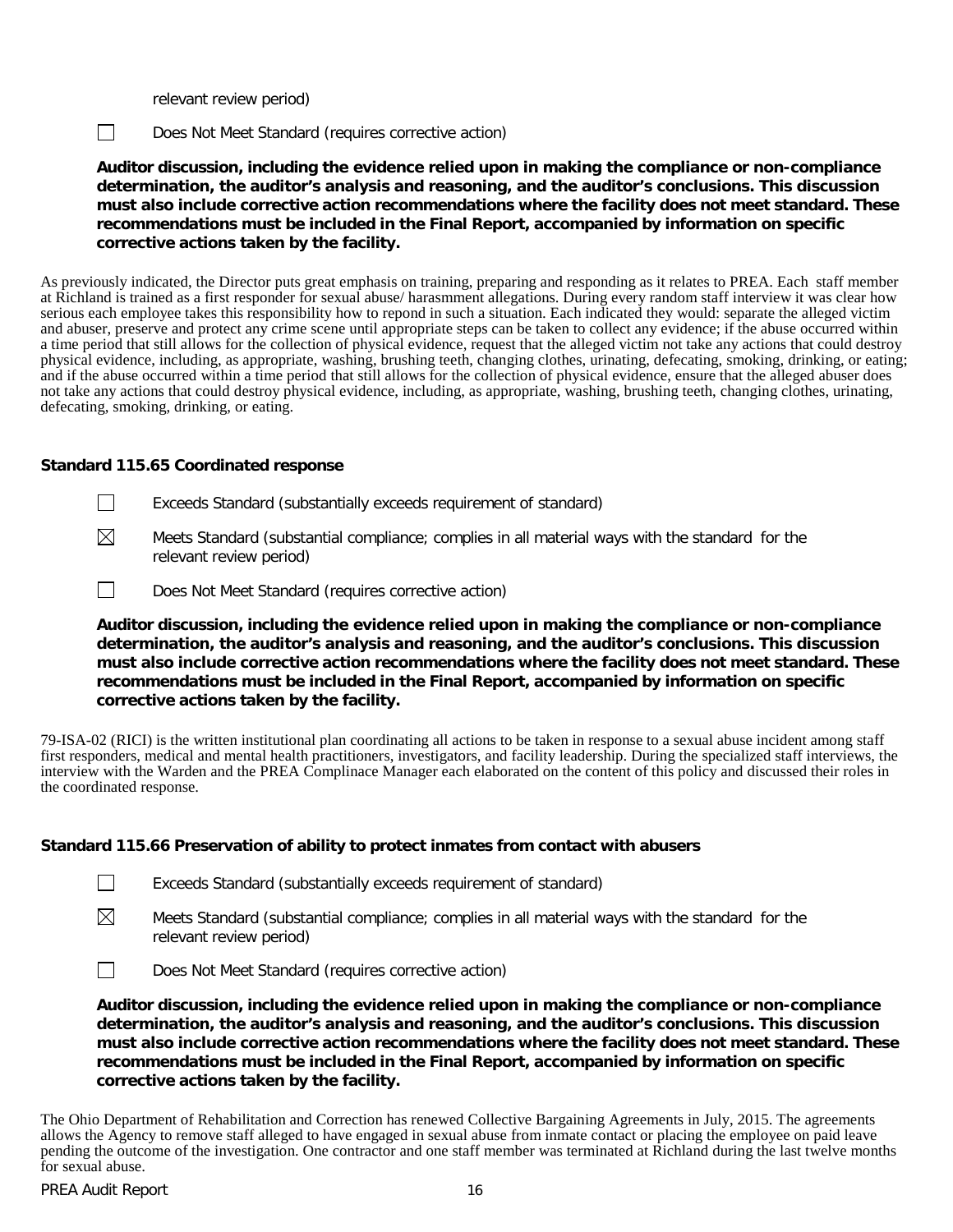# **Standard 115.67 Agency protection against retaliation**

- $\perp$ Exceeds Standard (substantially exceeds requirement of standard)
- $\boxtimes$ Meets Standard (substantial compliance; complies in all material ways with the standard for the relevant review period)
- $\Box$ Does Not Meet Standard (requires corrective action)

**Auditor discussion, including the evidence relied upon in making the compliance or non-compliance determination, the auditor's analysis and reasoning, and the auditor's conclusions. This discussion must also include corrective action recommendations where the facility does not meet standard. These recommendations must be included in the Final Report, accompanied by information on specific corrective actions taken by the facility.**

The Facility Investigators at Richland Correctional Institution are the individuals responsible for monitoring staff and inmate retaliation for a minimum of 90 days following a report of sexual abuse. This is a requirement of Agency policy 79-ISA-02 to protect all inmates and staff who report sexual abuse or sexual harassment or cooperate with sexual abuse or sexual harassment investigations from retaliation by other inmates or staff. These Investigators are required to monitor inmates and/or staff who reported the sexual abuse and of inmates who were reported to have suffered sexual abuse to see if there are changes that may suggest possible retaliation by inmates or staff, and shall act promptly to remedy any such retaliation.

During the interview with one of these Investigator he stated he monitored inmate disciplinary reports, housing assignments , program/work assignment changes, and performance reviews. The Investigator stated he would monitor staff retaliation much in the same way. (job assignments time off, promotions and evaluations). He also indicated that such monitoring could extend beyond 90 if warranted. A review of the case files over the last twelve months indicated complinace to this policy.

### **Standard 115.68 Post-allegation protective custody**

- $\Box$ Exceeds Standard (substantially exceeds requirement of standard)
- $\boxtimes$ Meets Standard (substantial compliance; complies in all material ways with the standard for the relevant review period)
- $\Box$ Does Not Meet Standard (requires corrective action)

**Auditor discussion, including the evidence relied upon in making the compliance or non-compliance determination, the auditor's analysis and reasoning, and the auditor's conclusions. This discussion must also include corrective action recommendations where the facility does not meet standard. These recommendations must be included in the Final Report, accompanied by information on specific corrective actions taken by the facility.**

Richland Correctional institution is prohibited from placing inmates in segregation for protection who alleged to have suffered sexual abuse unless no alternative is available. This prohibition is outlined in  $\overrightarrow{ODRCD}$  79 ISA-04. If someone is placed there they must be provided with programs, privileges, education and work or document why they didn't receive them. The Warden and the Special Housing Unit Supervisor (Lieutenant) confirmed that segregation has not been used for this purpose and would probably not be used to house inmates for protection after an alleged sexual assault.

### **Standard 115.71 Criminal and administrative agency investigations**

Exceeds Standard (substantially exceeds requirement of standard)

- Meets Standard (substantial compliance; complies in all material ways with the standard for the relevant review period)
- Does Not Meet Standard (requires corrective action)

 $\Box$ 

 $\boxtimes$ 

 $\perp$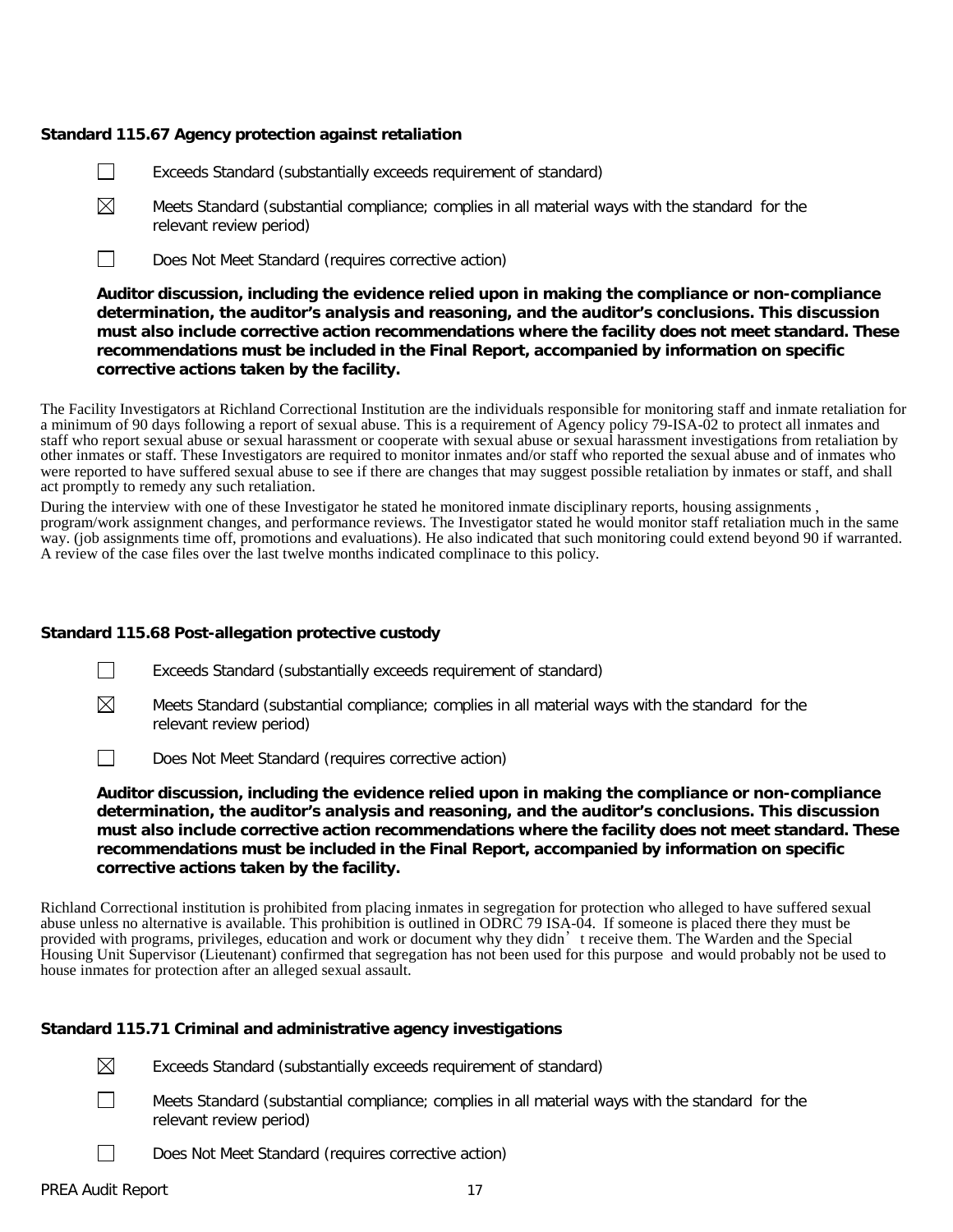# **Auditor discussion, including the evidence relied upon in making the compliance or non-compliance determination, the auditor's analysis and reasoning, and the auditor's conclusions. This discussion must also include corrective action recommendations where the facility does not meet standard. These recommendations must be included in the Final Report, accompanied by information on specific corrective actions taken by the facility.**

All allegations of sexual abuse are immediately turned over to the Ohio State Highway Patrol Investigator for investigation as a crime. If he determines that no crime has been committed the Richland Investigator conducts an administrative investigation. The auditor reviewed the training records of both facility investigators. As noted in standard 115.34 both have received the special training required. During the interview of one of the Investigators, he informed the auditor that the credibility of an alleged victim, suspect, or witness is assessed on an individual basis and not determined by the person's status as an inmate or staff member.

Both Investigators stated that the investigative process involves gathering and preserving direct and circumstantial evidence, including any available physical and DNA evidence and any available electronic monitoring data, interviewing alleged victims, suspected perpetrators, and witnesses, and also includes reviewing any prior complaints and reports of sexual abuse involving the suspected perpetrator. The departure of the alleged abuser or victim from the employment or control of the facility or agency does not provide a basis for terminating any investigation according to the State Police and the Facility Investigator.

There is an excellent working relationship between both the Ohio State Highway Patrol Investigator and the Richland Investigator. It is clear from review of the investigative files there is constant communication between them from the emails found in the files. All forty three (43) alleged sexual abuse/ investigative files were reviewed. .

# **Standard 115.72 Evidentiary standard for administrative investigations**

- $\Box$ Exceeds Standard (substantially exceeds requirement of standard)
- $\boxtimes$ Meets Standard (substantial compliance; complies in all material ways with the standard for the relevant review period)
- $\Box$ Does Not Meet Standard (requires corrective action)

**Auditor discussion, including the evidence relied upon in making the compliance or non-compliance determination, the auditor's analysis and reasoning, and the auditor's conclusions. This discussion must also include corrective action recommendations where the facility does not meet standard. These recommendations must be included in the Final Report, accompanied by information on specific corrective actions taken by the facility.**

ODRC policy 79-ISA-02 imposes no standard higher than a preponderance of the evidence for determining whether allegations of sexual abuse or sexual harassment are substantiated. During the interview with the Richland Investigator he confirmed that this is the threshold he uses.

### **Standard 115.73 Reporting to inmates**

- Exceeds Standard (substantially exceeds requirement of standard)
- $\boxtimes$ Meets Standard (substantial compliance; complies in all material ways with the standard for the relevant review period)
- $\Box$ Does Not Meet Standard (requires corrective action)

**Auditor discussion, including the evidence relied upon in making the compliance or non-compliance determination, the auditor's analysis and reasoning, and the auditor's conclusions. This discussion must also include corrective action recommendations where the facility does not meet standard. These recommendations must be included in the Final Report, accompanied by information on specific corrective actions taken by the facility.**

Any inmate, at Richland Correctional Institution, who makes an allegation that they suffered sexual abuse in an agency facility must be informed in writing as to whether the allegation has been determined to be substantiated, unsubstantiated, or unfounded following upon completion of the investigation by the agency including the State Police. This same policy (79-ISA-02) further requires that following an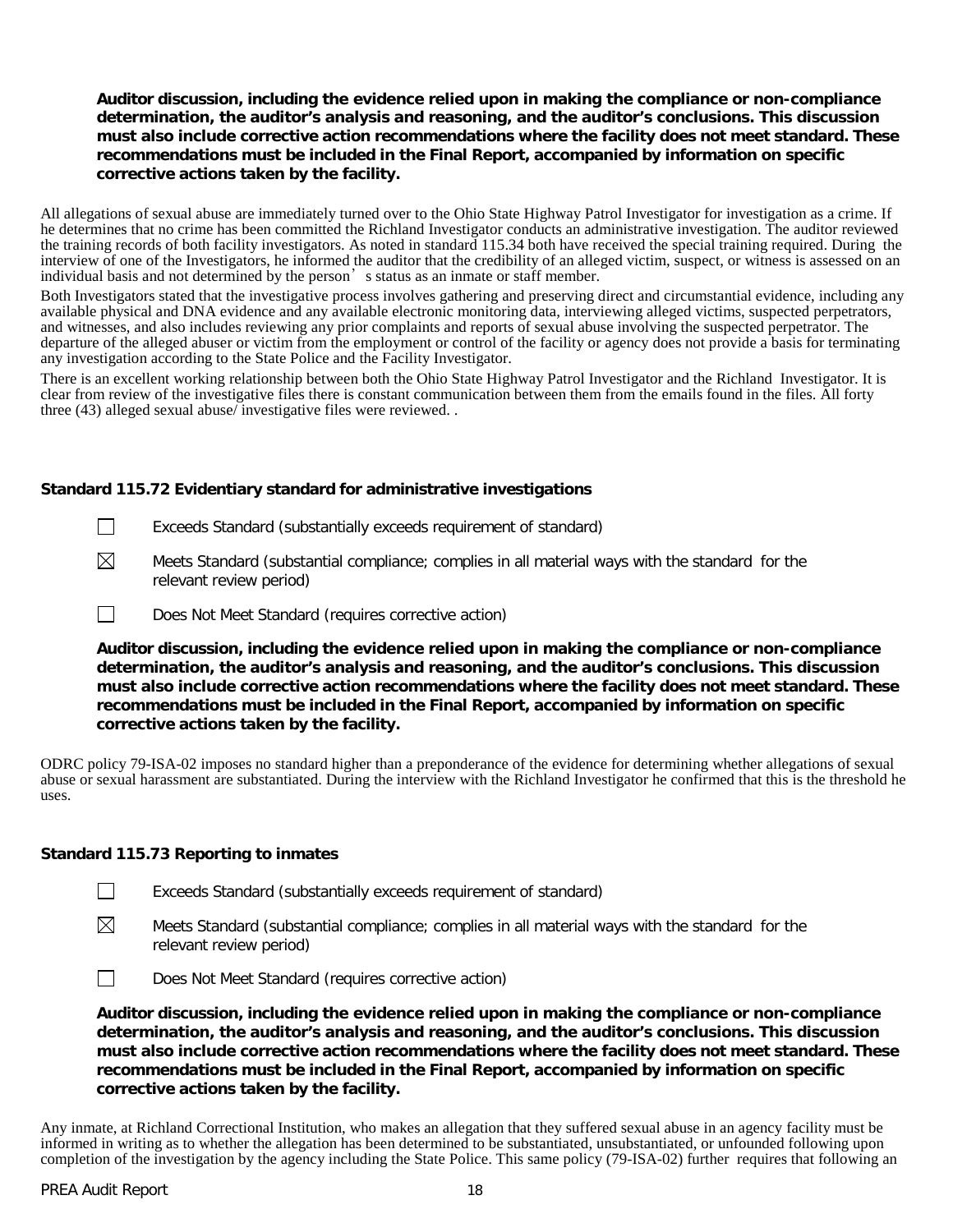inmate's allegation that a staff member has committed sexual abuse against the inmate, the facility subsequently informs the inmate (unless the agency has determined that the allegation is unfounded) whenever the employee is on his unit, no longer employed in the facility or if the employee was indicted or charged. The inmate notification is part of the investigative file and compliance to this policy was observed during the case file review.

### **Standard 115.76 Disciplinary sanctions for staff**

- $\Box$ Exceeds Standard (substantially exceeds requirement of standard)
- $\boxtimes$ Meets Standard (substantial compliance; complies in all material ways with the standard for the relevant review period)
- $\Box$ Does Not Meet Standard (requires corrective action)

**Auditor discussion, including the evidence relied upon in making the compliance or non-compliance determination, the auditor's analysis and reasoning, and the auditor's conclusions. This discussion must also include corrective action recommendations where the facility does not meet standard. These recommendations must be included in the Final Report, accompanied by information on specific corrective actions taken by the facility.**

Policies 79-ISA-01 and 31-SEM-02 mandate that all staff is subject to disciplinary sanctions up to and including termination for violating the agency sexual abuse or sexual harassment policy. These policies also provide disciplinary sanctions for violations of agency policies relating to sexual abuse or sexual harassment commensurate with the nature and circumstances of the acts committed, the staff member's disciplinary history, and the sanctions imposed for comparable offenses by other staff with similar histories.

Richland had two (2) substantiated cases of sexual abuse. Both cases resulted in the employee and contractor being terminated. One (1) was referred for prosecution, which is pending.

### **Standard 115.77 Corrective action for contractors and volunteers**

- $\Box$ Exceeds Standard (substantially exceeds requirement of standard)
- ⊠ Meets Standard (substantial compliance; complies in all material ways with the standard for the relevant review period)
- $\Box$ Does Not Meet Standard (requires corrective action)

**Auditor discussion, including the evidence relied upon in making the compliance or non-compliance determination, the auditor's analysis and reasoning, and the auditor's conclusions. This discussion must also include corrective action recommendations where the facility does not meet standard. These recommendations must be included in the Final Report, accompanied by information on specific corrective actions taken by the facility.**

The auditor interviewed a contractor and two volunteers at Richland Correctional Institution. All three indicated they were informed during their training on the agency zero tolerance policy and the consequences for any violation. ODRC policies 79-ISA-01, and 71-SOC-01 and Standards of Conduct require that any contractor or volunteer who engages in sexual abuse be removed from the facility and reported to law enforcement agencies, unless the activity was clearly not criminal, and to relevant licensing bodies.

### **Standard 115.78 Disciplinary sanctions for inmates**

- Exceeds Standard (substantially exceeds requirement of standard)  $\perp$
- $\boxtimes$ Meets Standard (substantial compliance; complies in all material ways with the standard for the relevant review period)
	- Does Not Meet Standard (requires corrective action)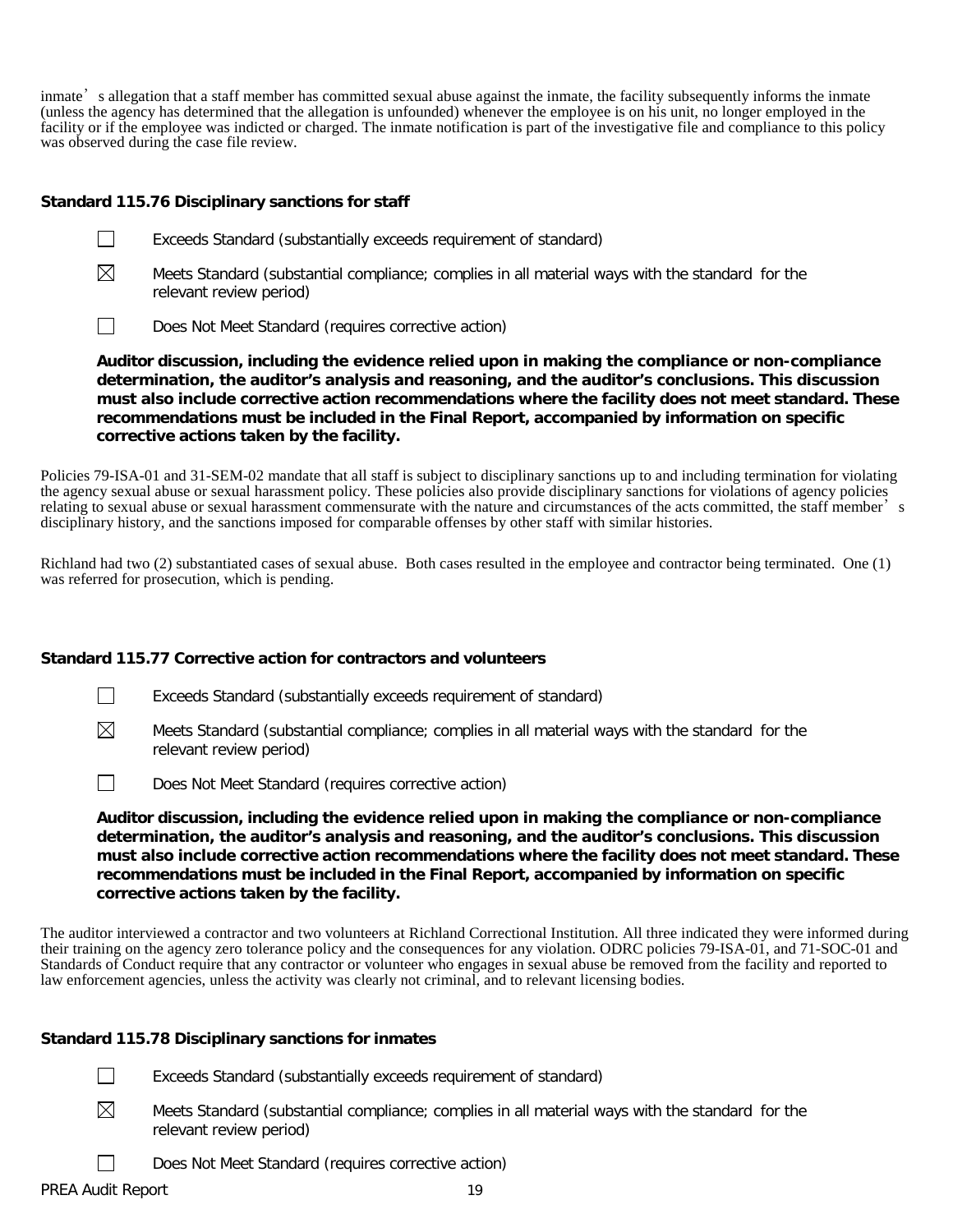# **Auditor discussion, including the evidence relied upon in making the compliance or non-compliance determination, the auditor's analysis and reasoning, and the auditor's conclusions. This discussion must also include corrective action recommendations where the facility does not meet standard. These recommendations must be included in the Final Report, accompanied by information on specific corrective actions taken by the facility.**

79-ISA-02 and 56-DSC-01 are policies dealing with the inmate disciplinary system. These policies prohibit all sexual relations between inmates and anyone found to have engaged in a sexual relationship with another inmate will receive a rules infraction. Any inmate found guilty of this behavior at a disciplinary hearing receives an appropriate sanction. These sanctions are commensurate with the nature and circumstances of the abuse committed taking into account whether mental disabilities contributed. The policy was confirmed with the Warden during his interview.

# **Standard 115.81 Medical and mental health screenings; history of sexual abuse**

- $\Box$ Exceeds Standard (substantially exceeds requirement of standard)
- $\boxtimes$ Meets Standard (substantial compliance; complies in all material ways with the standard for the relevant review period)
- $\Box$ Does Not Meet Standard (requires corrective action)

**Auditor discussion, including the evidence relied upon in making the compliance or non-compliance determination, the auditor's analysis and reasoning, and the auditor's conclusions. This discussion must also include corrective action recommendations where the facility does not meet standard. These recommendations must be included in the Final Report, accompanied by information on specific corrective actions taken by the facility.**

The auditor interviewed three staff responsible for the risk assessment during the site visit. All of them indicated that once an inmate indicates or it is noted in the inmate record somewhere that he has experienced prior sexual victimization, whether it occurred in an institutional setting or in the community, the individual is offered a follow-up meeting with a medical or mental health practitioner within 14 days of the assessment. These staff also indicated that if the assessment indicates he has previously perpetrated sexual abuse, whether it occurred in an institutional setting or in the community, staff offers a follow-up meeting with a mental health practitioner within 14 days of the intake screening. All inmates arriving at Richland receive a mental health screening, by a Mental Health practitioner in accordance with Department Policy 67-MNH-02, Mental Health Screening and Mental Health Classification; regardless of victimization acknowledgement. This practice was confirmed during the interviews of inmates disclosing prior victimization.

Policy 79-ISA-02 further require that all information related to sexual victimization or abusiveness that occurred in an institutional setting is strictly limited to medical and mental health practitioners and other staff, as necessary, to inform treatment plans and security and management decisions, including housing, bed, work, education, and program assignments, or as otherwise required by Federal, State, or local law. This practice was also confirmed during the same interviews with these practitioners.

# **Standard 115.82 Access to emergency medical and mental health services**

- $\Box$ Exceeds Standard (substantially exceeds requirement of standard)
- $\boxtimes$ Meets Standard (substantial compliance; complies in all material ways with the standard for the relevant review period)
- $\Box$ Does Not Meet Standard (requires corrective action)

**Auditor discussion, including the evidence relied upon in making the compliance or non-compliance determination, the auditor's analysis and reasoning, and the auditor's conclusions. This discussion must also include corrective action recommendations where the facility does not meet standard. These recommendations must be included in the Final Report, accompanied by information on specific corrective actions taken by the facility.**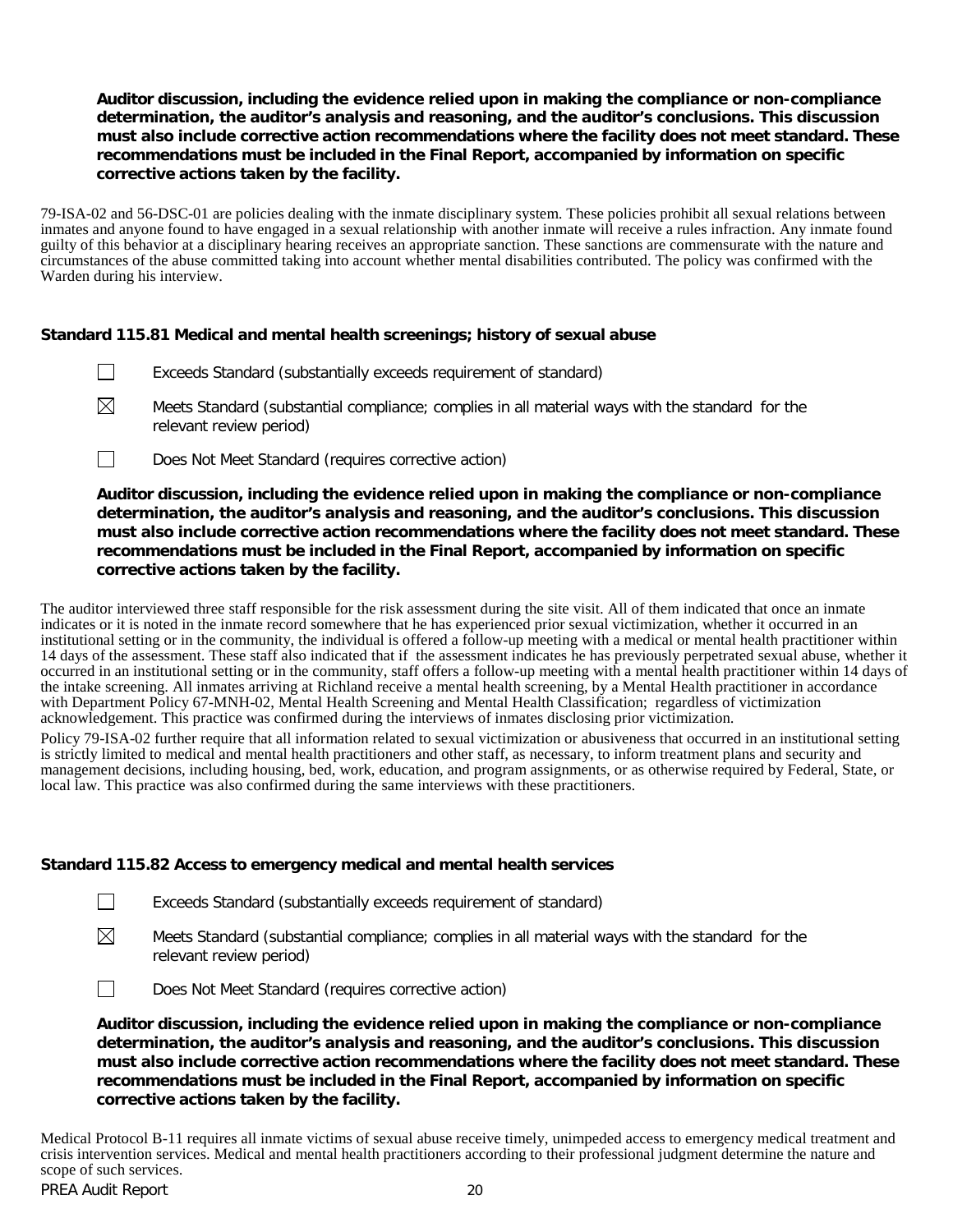All medical and mental health staff at Richland is required to document the timeliness of emergency medical treatment and crisis intervention services that are provided. Treatment services provided to every victim is performed without financial cost and regardless of whether the victim names the abuser or cooperates with any investigation arising out of the incident. As previously indicated forensic examinations are performed at Ohio Healths in Mansfield. Timely information and services concerning sexually transmitted infection prophylaxis are provided by the hospital or immediately on return according to policy and interview with the Health Care Administrator.

### **Standard 115.83 Ongoing medical and mental health care for sexual abuse victims and abusers**

- $\Box$ Exceeds Standard (substantially exceeds requirement of standard)
- $\boxtimes$ Meets Standard (substantial compliance; complies in all material ways with the standard for the relevant review period)
- $\Box$ Does Not Meet Standard (requires corrective action)

**Auditor discussion, including the evidence relied upon in making the compliance or non-compliance determination, the auditor's analysis and reasoning, and the auditor's conclusions. This discussion must also include corrective action recommendations where the facility does not meet standard. These recommendations must be included in the Final Report, accompanied by information on specific corrective actions taken by the facility.**

Any inmate at Richland victimized by sexual abuse in any prison, jail, lockup, or juvenile facility is provided medical and mental health evaluations and treatment at no cost. This is detailed in policy 79-ISA-02. The interviews with the Health Care Administrator and interviews with inmates reporting prior victimization verified practice to this policy. This same policy further requires the facility to conduct a mental health evaluation of all known inmate-on-inmate abusers within 60 days of learning of such abuse history and offers treatment when deemed appropriate by mental health practitioners. This practice was also confirmed in the interview with the Mental Health Administrator and a review of records of known inmate abusers.

### **Standard 115.86 Sexual abuse incident reviews**

- $\Box$ Exceeds Standard (substantially exceeds requirement of standard)
- $\boxtimes$ Meets Standard (substantial compliance; complies in all material ways with the standard for the relevant review period)
- $\Box$ Does Not Meet Standard (requires corrective action)

**Auditor discussion, including the evidence relied upon in making the compliance or non-compliance determination, the auditor's analysis and reasoning, and the auditor's conclusions. This discussion must also include corrective action recommendations where the facility does not meet standard. These recommendations must be included in the Final Report, accompanied by information on specific corrective actions taken by the facility.**

ODRC policy 79-ISA-03 requires Richland Correctional Institution conduct a sexual abuse incident review at the conclusion of every criminal or administrative sexual abuse investigation, unless the allegation had been determined to be unfounded.

The Sexual Abuse Review Team (SART) at Richland reviews all sexual abuse incidents within 30 calendar days of the conclusion of the investigation. The Committee, by recent policy, is comprised of the Deputy Warden for Oper the Investigator, the PREA Compliance Manager, and Victim Support Person. Interviews with members of this team went into detail on what is reviewed. The auditor reviewed four examples of completed reviews. These reviews are forwarded to the Warden and if the team makes a recommendation then it must be implemented or documented why it was not.

# **Standard 115.87 Data collection**

Exceeds Standard (substantially exceeds requirement of standard)

 $\Box$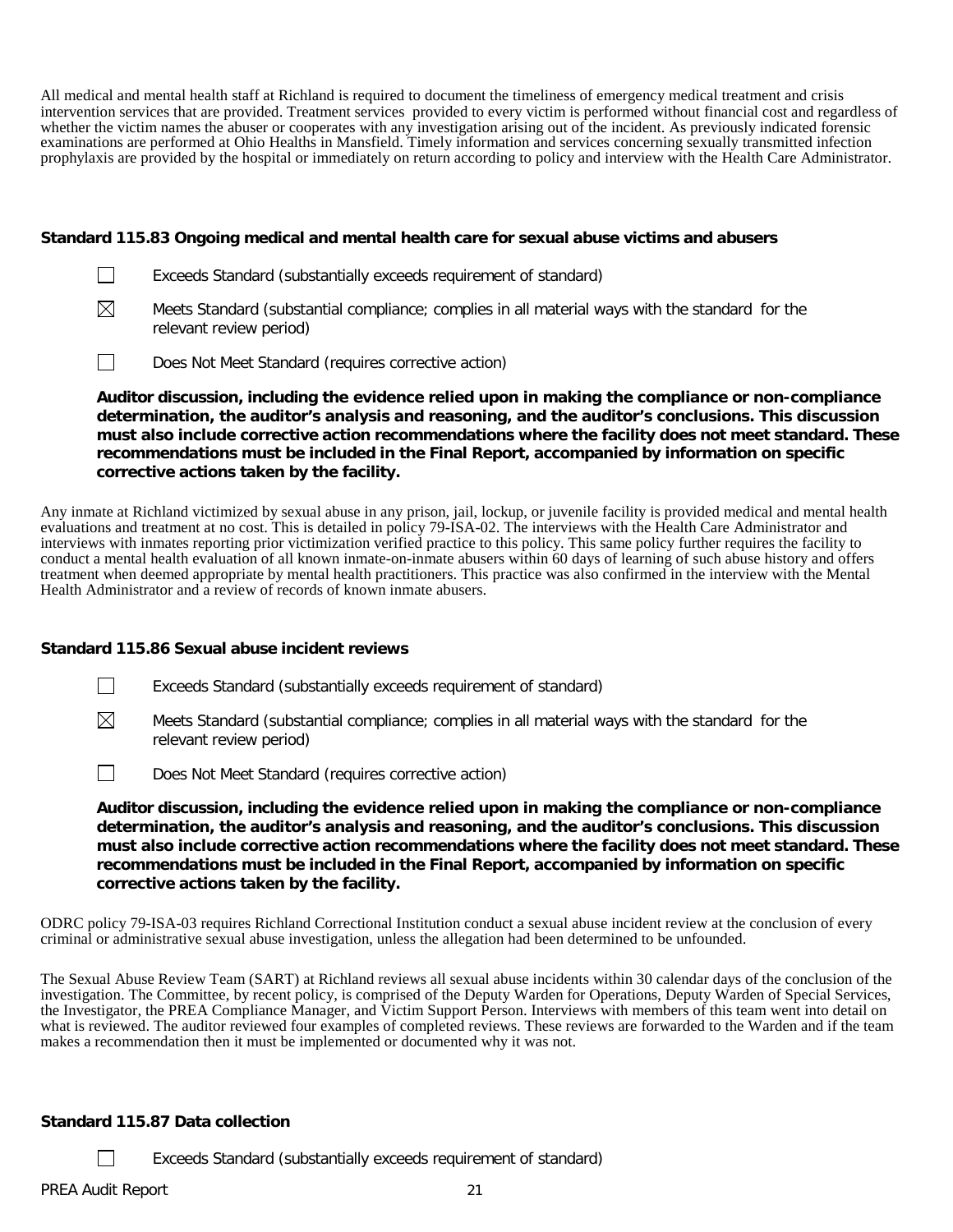- $\boxtimes$ Meets Standard (substantial compliance; complies in all material ways with the standard for the relevant review period)
- $\Box$ Does Not Meet Standard (requires corrective action)

**Auditor discussion, including the evidence relied upon in making the compliance or non-compliance determination, the auditor's analysis and reasoning, and the auditor's conclusions. This discussion must also include corrective action recommendations where the facility does not meet standard. These recommendations must be included in the Final Report, accompanied by information on specific corrective actions taken by the facility.**

ODRC collects, maintains, and reviews data as needed from all available incident-based documents, including reports, investigation files, and sexual abuse incident reviews from each facility in the Agency including the two private facilities it contracts with. Richland Correctional Institution provides their information to the Agency about sexual abuse to assist them in understanding trends,concerns etc. within the aggregate data total. The data the Agency receives from the two private facilities is not included in this aggregate number provided in the Survey on Sexual Victimization (SSV2) provided each September to DOJ. The form was submitted prior to the September 1, 2016 deadline. The information supplied in this report to DOJ is accumulated from each facility utilizing the PREA Incident Report System.

# **Standard 115.88 Data review for corrective action**

- $\boxtimes$ Exceeds Standard (substantially exceeds requirement of standard)
- $\Box$ Meets Standard (substantial compliance; complies in all material ways with the standard for the relevant review period)
- $\Box$ Does Not Meet Standard (requires corrective action)

**Auditor discussion, including the evidence relied upon in making the compliance or non-compliance determination, the auditor's analysis and reasoning, and the auditor's conclusions. This discussion must also include corrective action recommendations where the facility does not meet standard. These recommendations must be included in the Final Report, accompanied by information on specific corrective actions taken by the facility.**

The Agency collects accurate, uniform data from each of its facilities on every allegation of sexual abuse. They complete the Survey of Sexual Violence (SSV) report providing information on every allegation of inmate on inmate and staff on inmate sexual abuse. The Agency then produces an annual internal report that targets confirmed inmate on inmate and staff on inmate sexual abuse incidents. This report provides a comparison of incidents from 2013 through 2015 and is utilized by the PREA Coordinator to identify problem areas and formulate corrective measures in efforts of reducing future incidents of sexual abuse. ODRC compiled its third internal report (January 13, 2017) since the Agency full implementation of the PREA standards. This document is available on the ODRC web site.

### **Standard 115.89 Data storage, publication, and destruction**

- $\boxtimes$ Meets Standard (substantial compliance; complies in all material ways with the standard for the relevant review period)
- $\Box$ Does Not Meet Standard (requires corrective action)

**Auditor discussion, including the evidence relied upon in making the compliance or non-compliance determination, the auditor's analysis and reasoning, and the auditor's conclusions. This discussion must also include corrective action recommendations where the facility does not meet standard. These recommendations must be included in the Final Report, accompanied by information on specific corrective actions taken by the facility.**

PREA Audit Report 22 79-ISA-01 requires that aggregated sexual abuse data received from facilities under its direct control (including the two private facilities) is made readily available to the public annually on its website. The auditor verified it was available on the Agency web site. The Agency is required to retain all records for 10 years after inmate has reached his/her final release, expiration of sentence, death, or 10 years after